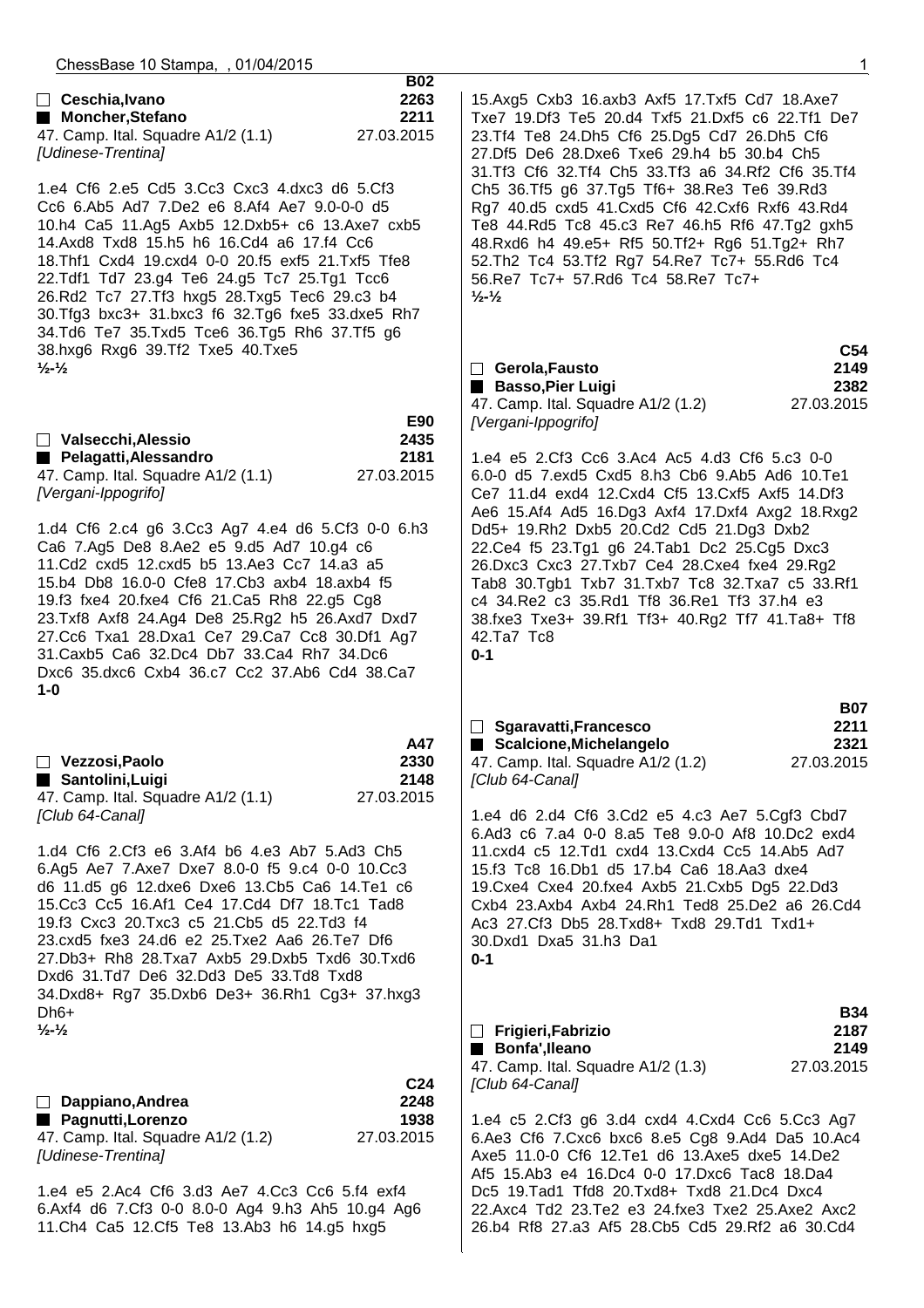| Ac8 31.Cb3 Cc3 32.Ad3 Ca4 33.b5 axb5 34.Axb5<br>Cc3 35.Ac6 e5 36.Cc5 Re7 37.Ce4 Cxe4+ 38.Axe4<br>Rd6 39.Ad3 Rc5 40.Re2 Ab7 41.g3 Ac6 42.Rd2 f5<br>43.Rc3 Ad7 44.Ac2 g5 45.Ab3 h5 46.Rd3 Ab5+<br>47.Rd2 h4 48.gxh4 gxh4 49.Re1 f4 50.exf4 exf4<br>51.Rf2 Ac6 52.Ad1 Rd4 53.Af3 Ad7 54.Ab7 Re5<br>55.Rf3 Rf5 56.Ae4+ Rg5 57.Ac2 Ac6+ 58.Rf2 Rg4<br>59.a4 Axa4 60.Axa4 h3 61.Ad7+ Rg5 62.Rf3 Rf6<br>$\frac{1}{2}$ - $\frac{1}{2}$                                                                | 42. Ra4 Ac3 43. Ca5+ Rc7 44. Cdc4 Cb8 45. Ca3 a6<br>46.C3c4 Cd7 47.Cb3 Rc6 48.Cc1 g5 49.Ce2 Ag7<br>50.Rb3 Cb8 51.Cc1 Rb7 52.Cd3 Cc6 53.Ra4 Af8<br>54. Ca5+ Rb6 55. Cxc6 Rxc6 56. Ce5+ Rb7 57. g3 h4<br>58.gxh4 gxh4 59.h3 Ae7 60.f4 Ad8 61.Cd7 Ae7<br>62.Ce5 Ad6 63.Cd3 Ae7 64.Rb3 Rb6 65.Rc4 Af8<br>66.Ce5 Ae7 67.f5<br>[67.Cg6 Ad6 (67Ad8 68.Cf8 e5 69.Cd7+) 68.e5<br>Ac7 69.Cf8 ]<br>67exf5 68.exf5 Rc7 69.Cg6 Af6 70.Rd5 n.u.r<br>$1 - 0$ |  |
|-----------------------------------------------------------------------------------------------------------------------------------------------------------------------------------------------------------------------------------------------------------------------------------------------------------------------------------------------------------------------------------------------------------------------------------------------------------------------------------------------|-----------------------------------------------------------------------------------------------------------------------------------------------------------------------------------------------------------------------------------------------------------------------------------------------------------------------------------------------------------------------------------------------------------------------------------------------|--|
| <b>B70</b><br>$\Box$ Mrdja, Milan<br>2366<br>■ Tsalughelashvili,Lile<br>2081                                                                                                                                                                                                                                                                                                                                                                                                                  | D77                                                                                                                                                                                                                                                                                                                                                                                                                                           |  |
| 27.03.2015<br>47. Camp. Ital. Squadre A1/2 (1.3)<br>[Vergani-Ippogrifo]                                                                                                                                                                                                                                                                                                                                                                                                                       | 2142<br>$\Box$ Villa, Flavio<br>2208<br>■ Zamengo, Fulvio<br>47. Camp. Ital. Squadre A1/2 (1.4)<br>27.03.2015                                                                                                                                                                                                                                                                                                                                 |  |
| 1.e4 c5 2.Cf3 Cc6 3.Cc3 d6 4.d4 cxd4 5.Cxd4 Cf6<br>6.Ae2 g6 7.Ag5 Ag7 8.Cb3 0-0 9.0-0 Ae6 10.Rh1<br>Tc8 11.f4 a6 12.Af3 b5 13.Cd5 Ce8 14.c3 f6                                                                                                                                                                                                                                                                                                                                                | [Vergani-Ippogrifo]<br>1.d4 Cf6 2.Cf3 g6 3.g3 Ag7 4.Ag2 0-0 5.0-0 d5                                                                                                                                                                                                                                                                                                                                                                          |  |
| 15.Ah4 Af7 16.De2 e6 17.Ce3 Ah6 18.f5 Ce5<br>19. Tad1 Axe3 20. Dxe3 Cc4 21. De2 e5 22. Af2 De7<br>23.fxg6 hxg6 24.Cc1 Rg7 25.Cd3 Th8 26.Cb4 Db7<br>27.Rg1 Cb6 28.Tfe1 Tc4 29.h3 Ae6 30.Td2 a5<br>31.Cc2 Ca4 32.Ca3 Tc6 33.Dxb5 Dxb5 34.Cxb5 Ac4<br>35. Ca7 Tc7 36.b3 Cc5 37. bxc4 Txa7 38. Tb1 Tc7<br>39.Tb5 Cb7 40.Tdb2 Cd8 41.Ab6 Tc8 42.Txa5 Rf8<br>43.c5 Th7 44.Ag4 Tb8 45.Tab5 Te7 46.a4 Cc6                                                                                             | 6.c4 dxc4 7.Ca3 c3 8.bxc3 c5 9.e3 Cc6 10.Cc4<br>Ae6 11. Cce5 Ad5 12. Aa3 Cxe5 13. dxe5 Ce4 14. Dc2<br>Da5 15.Ab2 Tad8 16.c4 Ac6 17.Tfd1 Aa4 18.Dxe4<br>Txd1+ 19.Txd1 Axd1 20.Dxb7 Dxa2 21.h4 Dxc4<br>22.Cg5 Db4 23.Dxe7 Dxb2 24.e6 Ab3 25.Cxf7 Df6<br>$0 - 1$                                                                                                                                                                                 |  |
| 47.cxd6<br>$1-0$                                                                                                                                                                                                                                                                                                                                                                                                                                                                              | <b>B52</b><br>2263<br>$\Box$ Ceschia, Ivano<br>Valsecchi, Alessio<br>2435                                                                                                                                                                                                                                                                                                                                                                     |  |
| C <sub>00</sub><br>1972<br>□ Picco, Ruggero                                                                                                                                                                                                                                                                                                                                                                                                                                                   | 28.03.2015<br>47. Camp. Ital. Squadre A1/2 (2.1)<br>[Udinese-Vergani]                                                                                                                                                                                                                                                                                                                                                                         |  |
| ■ Coratella, Giuseppe<br>2221<br>47. Camp. Ital. Squadre A1/2 (1.3)<br>27.03.2015<br>[Udinese-Trentina]                                                                                                                                                                                                                                                                                                                                                                                       | 1.e4 c5 2.Cf3 d6 3.Ab5+ Ad7 4.Axd7+ Dxd7 5.0-0<br>Cc6 6.c4 g6 7.d4 cxd4 8.Cxd4 Ag7 9.Ae3 Ch6<br>10.h3 f5 11. Cxc6 bxc6 12. Dd2 Cf7 13. Cc3 0-0<br>14. Tad1 Ce5 15.b3 f4 16. Axf4 Cf3+ 17. gxf3 Axc3                                                                                                                                                                                                                                           |  |
| 1.e4 e6 2.d3 d5 3.Cd2 c5 4.Cgf3 Cc6 5.g3 g6<br>6.Ag2 Ag7 7.c3 Cge7 8.0-0 a5 9.exd5 exd5 10.Cb3<br>b6 11.Af4 a4 12.Cbd2 a3 13.Tb1 axb2 14.Db3 Af5<br>15. Tfe1 0-0 16. Txb2 Axd3 17. Ce5 Cxe5 18. Axe5 b5<br>19.Axg7 Rxg7 20.Te3 c4 21.Dxb5 Ta5 22.Db7 Cf5<br>23.Te5 d4 24.cxd4 Txe5 25.dxe5 c3 26.e6 cxb2<br>27.Dxb2+ Dd4<br>$0 - 1$                                                                                                                                                           | 18. Dxc3 Txf4 19. Rg2 Taf8 20. Td3 c5 21. b4 cxb4<br>22.Dxb4 De6 23.Db5 Txe4 24.Dd5 Te5 25.Dxe6+<br>Txe6 26. Te3 Txe3 27. fxe3 Tc8 28. Tc1 Rf7 29. e4<br>Tc5 30.Rg3 Re6 31.Rf4 Rd7 32.Re3 Ta5 33.Tc2<br>Ta3+ 34.Rf4 Rc6 35.h4 Rc5 36.Tf2 h6 37.Tg2 e5+<br>38.Rg3 Rxc4 39.Tc2+ Tc3 40.Tb2 Rd3 41.Tb7 Re2<br>42.Tf7 a5 43.a4 Td3 44.Tf6 d5 45.exd5 e4 46.d6<br>e3 47. Txg6 Rf1 48. Txh6 e2 49. Te6 Txd6 50. Txd6<br>e1D+ 51.Rh3 Dc3<br>$0 - 1$  |  |
| C <sub>55</sub><br>2137<br>$\Box$ Bianchi, Andrea                                                                                                                                                                                                                                                                                                                                                                                                                                             |                                                                                                                                                                                                                                                                                                                                                                                                                                               |  |
| ■ Vincenzi, Marco<br>2089<br>27.03.2015<br>47. Camp. Ital. Squadre A1/2 (1.4)<br>[Club 64-Canal]                                                                                                                                                                                                                                                                                                                                                                                              | A02<br>□ Moncher, Stefano<br>2211<br>2211<br>■ Sgaravatti, Francesco<br>28.03.2015<br>47. Camp. Ital. Squadre A1/2 (2.1)                                                                                                                                                                                                                                                                                                                      |  |
| 1.e4 e5 2.Cf3 Cc6 3.Ac4 Cf6 4.d3 Ae7 5.0-0 0-0<br>6.Te1 d6 7.a4 h6 8.a5 Te8 9.c3 Af8 10.Db3 De7<br>11. Cbd2 g6 12.d4 Ag7 13.dxe5 dxe5 14. Cf1 b6<br>15.axb6 cxb6 16.Dc2 Ag4 17.C3d2 Ae6 18.Ce3<br>Tac8 19.b3 Dc7 20.Aa3 Ted8 21.Tad1 b5 22.Axe6<br>Cd4 23.cxd4 Dxc2 24.Cxc2 fxe6 25.dxe5 Cg4<br>26.Ce3 Cxe5 27.Cf3 Cd3 28.Te2 b4 29.Axb4 Cxb4<br>30.Txd8+ Txd8 31.Td2 Td3 32.Txd3 Cxd3 33.Cd2<br>Rf7 34.Rf1 Re7 35.Re2 Cc5 36.Cec4 Ac3 37.Rd1<br>Rd7 38.Rc2 Ad4 39.f3 Rc6 40.b4 Cd7 41.Rb3 h5 | [Trentina-Canal]<br>1.f4 c5 2.Cf3 g6 3.g3 Ag7 4.Ag2 Cc6 5.0-0 e6 6.d3<br>Cge7 7.c3 0-0 8.Ca3 Tb8 9.e4 b5 10.e5 d6 11.Te1<br>dxe5 12.fxe5 Dc7 13.De2 Aa6 14.Cc2 Tfd8 15.Ae3<br>Cd5 16.Axc5 Cxe5 17.Cxe5 Dxc5+ 18.d4 Dc7<br>19.Axd5 Txd5 20.Cb4 Td6 21.Cxa6 Txa6 22.a3<br>Tab6 23.Tf1 Tf8 24.Tae1 a5 25.Cd3 Dc4 26.Cc5<br>Dxe2 27.Txe2 Td6 28.Cb7 Ta6 29.Cc5 Td6 30.Cb7                                                                         |  |
|                                                                                                                                                                                                                                                                                                                                                                                                                                                                                               |                                                                                                                                                                                                                                                                                                                                                                                                                                               |  |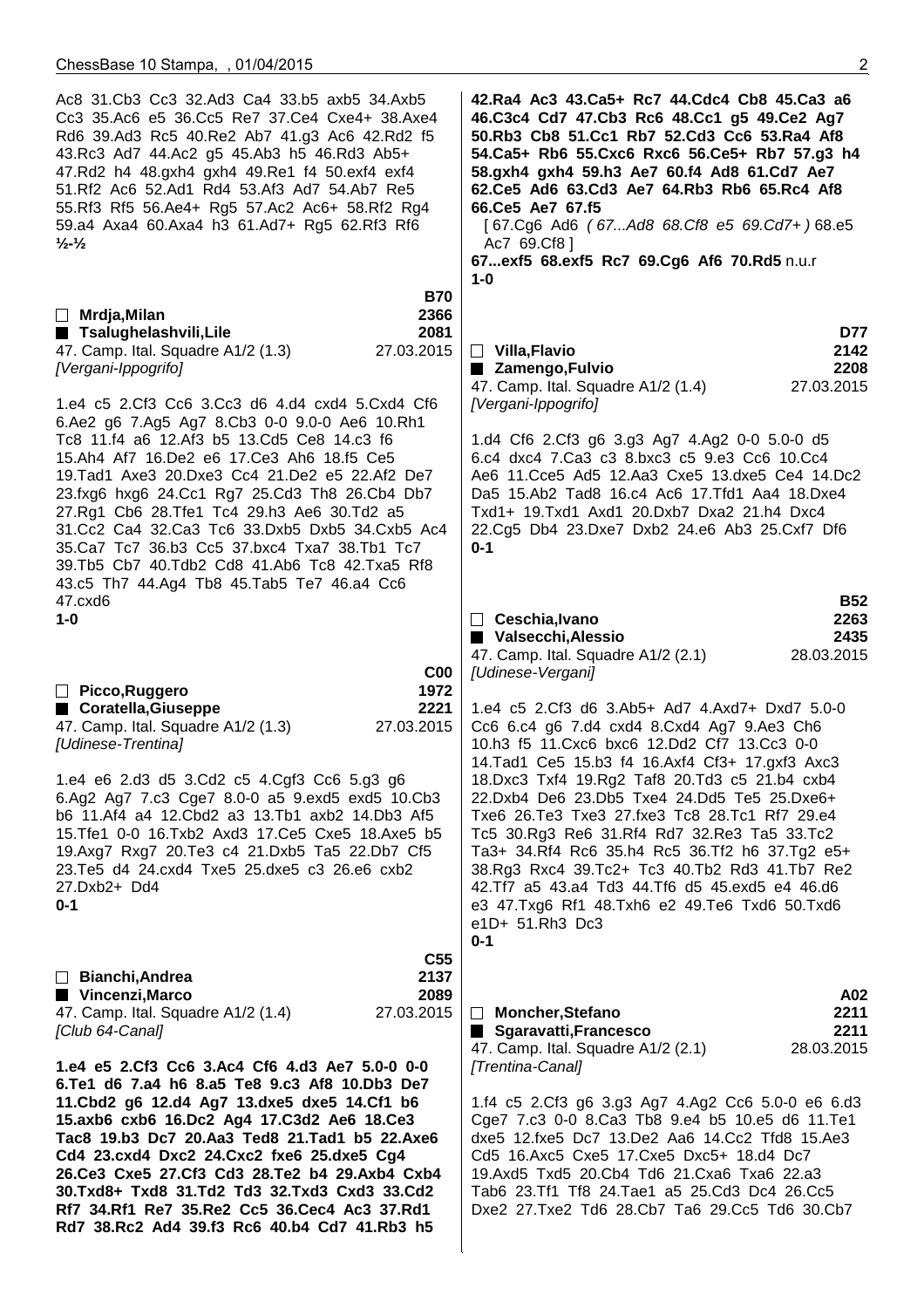| Ta6 31.Cc5<br>$\frac{1}{2}$ - $\frac{1}{2}$                                                                                                                                                                                                                                                                                                                                                                                                                                                                                                                                                                                         | D43<br>2321<br>□ Scalcione, Michelangelo<br>Gerola, Fausto<br>2149<br>47. Camp. Ital. Squadre A1/2 (2.2)<br>28.03.2015                                                                                                                                                                                                                                                                                                                                                                                 |
|-------------------------------------------------------------------------------------------------------------------------------------------------------------------------------------------------------------------------------------------------------------------------------------------------------------------------------------------------------------------------------------------------------------------------------------------------------------------------------------------------------------------------------------------------------------------------------------------------------------------------------------|--------------------------------------------------------------------------------------------------------------------------------------------------------------------------------------------------------------------------------------------------------------------------------------------------------------------------------------------------------------------------------------------------------------------------------------------------------------------------------------------------------|
| <b>D23</b><br>2181<br>□ Pelagatti, Alessandro<br>Vezzosi, Paolo<br>2330<br>47. Camp. Ital. Squadre A1/2 (2.1)<br>28.03.2015<br>[Ippogrifo-Club 64]                                                                                                                                                                                                                                                                                                                                                                                                                                                                                  | [Ippogrifo-Club 64]<br>1.Cf3 d5 2.d4 Cf6 3.c4 c6 4.Cc3 e6 5.Dd3 Cbd7<br>6.Ag5 Ae7 7.e3 0-0 8.Ae2 h6 9.Af4 dxc4 10.Dxc4<br>Cd5 11.Ag3 C7f6 12.Ad3 Db6 13.Tb1 Db4 14.Dxb4<br>Axb4 15.Tc1 Ch5 16.Ce5 Cxg3 17.hxg3 f6 18.Cg6                                                                                                                                                                                                                                                                               |
| 1.d4 d5 2.c4 c6 3.Cf3 Cf6 4.Dc2 dxc4 5.e4 e6<br>6.Axc4 b5 7.Ad3 Ab7 8.Cbd2 Cbd7 9.0-0 h6 10.Cb3<br>a5 11. Cc5 Axc5 12. dxc5 De7 13. Ae3 Cg4 14. Tac1<br>Cxe3 15.fxe3 0-0 16.e5 Tad8 17.Dc3 b4 18.Dc4<br>Cxc5 19.Dxc5 Dxc5 20.Txc5 Txd3 21.Txa5 Txe3<br>22.Td1 c5 23.Te1 Txe1+ 24.Cxe1 Td8 25.Txc5 Td1<br>26.Rf2 Td2+ 27.Rg3 Txb2 28.Tc2 Tb1 29.Rf2 g5<br>30.Td2 Ae4 31.Te2 Ad5 32.Td2 Rg7 33.Cd3 Ac4<br>34.Re3 b3 35.axb3 Txb3 36.g4 Axd3 37.Txd3 Txd3+<br>38.Rxd3 f5 39.exf6+ Rxf6                                                                                                                                                 | Te8 19.Re2 Cxc3+ 20.bxc3 Ad6 21.f4 f5 22.g4 fxg4<br>23.e4 Ad7 24.e5 Af8 25.Tb1 b6 26.Th4 Tac8<br>27.Txg4 c5 28.Th4 cxd4 29.cxd4 Ted8 30.d5 exd5<br>31.f5 Ae8 32.Cxf8 Rxf8 33.Re3 Tc3 34.Tb3 Txb3<br>35.axb3 Ac6 36.Rd4 Ab7 37.Tg4 Tc8 38.e6 Tc7<br>39. Re5 Tc3 40. f6 Txd3 41. Txg7 Ac6 42. e7+ Re8<br>43.Rd6<br>$1-0$                                                                                                                                                                                 |
| $0 - 1$                                                                                                                                                                                                                                                                                                                                                                                                                                                                                                                                                                                                                             | <b>B07</b><br>□ Coratella, Giuseppe<br>2221                                                                                                                                                                                                                                                                                                                                                                                                                                                            |
| C78<br>$\Box$ Mrdja, Milan<br>2366<br>1938<br>■ Pagnutti, Lorenzo                                                                                                                                                                                                                                                                                                                                                                                                                                                                                                                                                                   | Bianchi, Andrea<br>2137<br>47. Camp. Ital. Squadre A1/2 (2.3)<br>28.03.2015<br>[Trentina-Canal]                                                                                                                                                                                                                                                                                                                                                                                                        |
| 47. Camp. Ital. Squadre A1/2 (2.2)<br>28.03.2015<br>[Udinese-Vergani]                                                                                                                                                                                                                                                                                                                                                                                                                                                                                                                                                               | 1.e4 d6 2.d4 Cf6 3.Cc3 e5 4.Cge2 Cbd7 5.g3 a6<br>6.Ag2 b5 7.a4 Ab7 8.0-0 b4 9.Cd5 Cxd5 10.exd5                                                                                                                                                                                                                                                                                                                                                                                                         |
| 1.e4 e5 2.Cf3 Cc6 3.Ab5 a6 4.Aa4 Cf6 5.0-0 b5<br>6.Ab3 Ab7 7.Te1 Ac5 8.c3 d6 9.d4 Aa7 10.a4 0-0<br>11.Ag5 h6 12.Ah4 g5 13.Ag3 exd4 14.cxd4 Te8<br>15.axb5 axb5 16.Cc3 b4 17.Cb5 Ab6 18.Txa8 Dxa8<br>19.e5 dxe5 20.dxe5 Ch7 21.e6 fxe6 22.Axc7 Da5<br>23.Dd7 Te7 24.Axe6+ Rg7 25.Ae5+ Cf6 26.Dd6<br>Dxb5 27.Axf6+<br>1-0                                                                                                                                                                                                                                                                                                             | a5 11.c3 Aa6 12.cxb4 axb4 13.Te1 Ae7 14.dxe5<br>dxe5 15.f4 0-0 16.fxe5 Cxe5 17.Cf4 Ad6 18.Ae3<br>Te8 19.Ad4 Tb8 20.b3 Dc8 21.Ae4 Dg4 22.Rg2<br>Dxd1 23.Taxd1 g6 24.h3 Cd7 25.Tc1 Ab7 26.Rf2<br>Te7 27.Ag2 Tbe8 28.Txe7 Txe7 29.Te1 Txe1<br>30. Rxe1 Rf8 31. Cd3 Re7 32. Rd2 Cf6 33. Axf6+ Rxf6<br>34. Re3 Aa6 35. g4 Axd3 36. Rxd3 Re7 37. Rc4 Rd7<br>38.Rb5 h6 39.Ae4 Rc8 40.Ad3 Rb7 41.a5<br>$\frac{1}{2}$ - $\frac{1}{2}$                                                                           |
| C <sub>15</sub><br>2166<br>$\Box$ Rosino, Antonio<br>Dappiano, Andrea<br>2248<br>47. Camp. Ital. Squadre A1/2 (2.2)<br>28.03.2015<br>[Trentina-Canal]                                                                                                                                                                                                                                                                                                                                                                                                                                                                               | E02<br>$\Box$ Frigieri, Fabrizio<br>2187<br>■ Tsalughelashvili,Lile<br>2081<br>47. Camp. Ital. Squadre A1/2 (2.3)<br>28.03.2015<br>[Ippogrifo-Club 64]                                                                                                                                                                                                                                                                                                                                                 |
| 1.e4 e6 2.d4 d5 3.Cc3 Ab4 4.Ad3 c5 5.exd5 exd5<br>6.Cf3 Ce7 7.0-0 Cbc6 8.dxc5 Axc5 9.h3 0-0 10.Te1<br>Dd6 11.Ag5 f6 12.Ae3 Axe3 13.Txe3 Db4 14.a3 Df4<br>15. Ce2 Dc7 16. Ced4 Ce5 17. Dd2 Cc4 18. Dc3 Cc6<br>19.Axc4 dxc4 20.Dxc4+ Df7 21.Dxf7+ Txf7 22.Cxc6<br>bxc6 23.Te8+ Tf8 24.Te7 Tf7 25.Tae1 Ab7 26.Cd4<br>c5 27. Te8+ Tf8 28. Txa8 Txa8 29. Cb3 c4 30. Ca5<br>Ad5 31.Td1 Ae6 32.Td6 Rf7 33.Cc6 Af5 34.Cd4<br>Ag6 35.Td7+ Rg8 36.Tc7 Af7 37.Cc6 a5 38.Cxa5<br>Txa5 39.Tc8+ Ae8 40.Txe8+ Rf7 41.Tc8 Tb5<br>42. Txc4 Txb2 43. Rf1 Ta2 44. Tc3 g5 45. g4 h5<br>46.gxh5 Rg7 47.Re2 Rh6 48.Rd3 Rxh5 49.Rc4 Ta1<br>50.Rb4<br>$1-0$ | 1.d4 Cf6 2.c4 e6 3.g3 d5 4.Ag2 Ae7 5.Cf3 dxc4<br>6.Da4+ Cbd7 7.Cc3 0-0 8.Dxc4 a6 9.Af4 c5 10.dxc5<br>Axc5 11.b4 Ae7 12.Ac7 De8 13.a4 b5 14.Db3 Ab7<br>15.axb5 axb5 16.0-0 Ad5 17.Db2 Dc8 18.Aa5 Db7<br>19. Cxd5 Cxd5 20. e4 C5b6 21. e5 Cc4 22. Dc2 Dc8<br>23.Cd4 Cdxe5 24.Cxb5 Tb8 25.Ca7 Dd7 26.Cc6<br>Cxc6 27.Dxc4 Cxb4 28.Tfd1 Dc8 29.Df4 Dc5 30.Ac7<br>Tbc8 31. Tac1 Dg5 32. Dxg5 Axg5 33. f4 Af6 34. Ab7<br>Tce8 35.Tc4 Cd5 36.Axd5 exd5 37.Txd5 Tc8<br>38.Tdc5<br>$\frac{1}{2}$ - $\frac{1}{2}$ |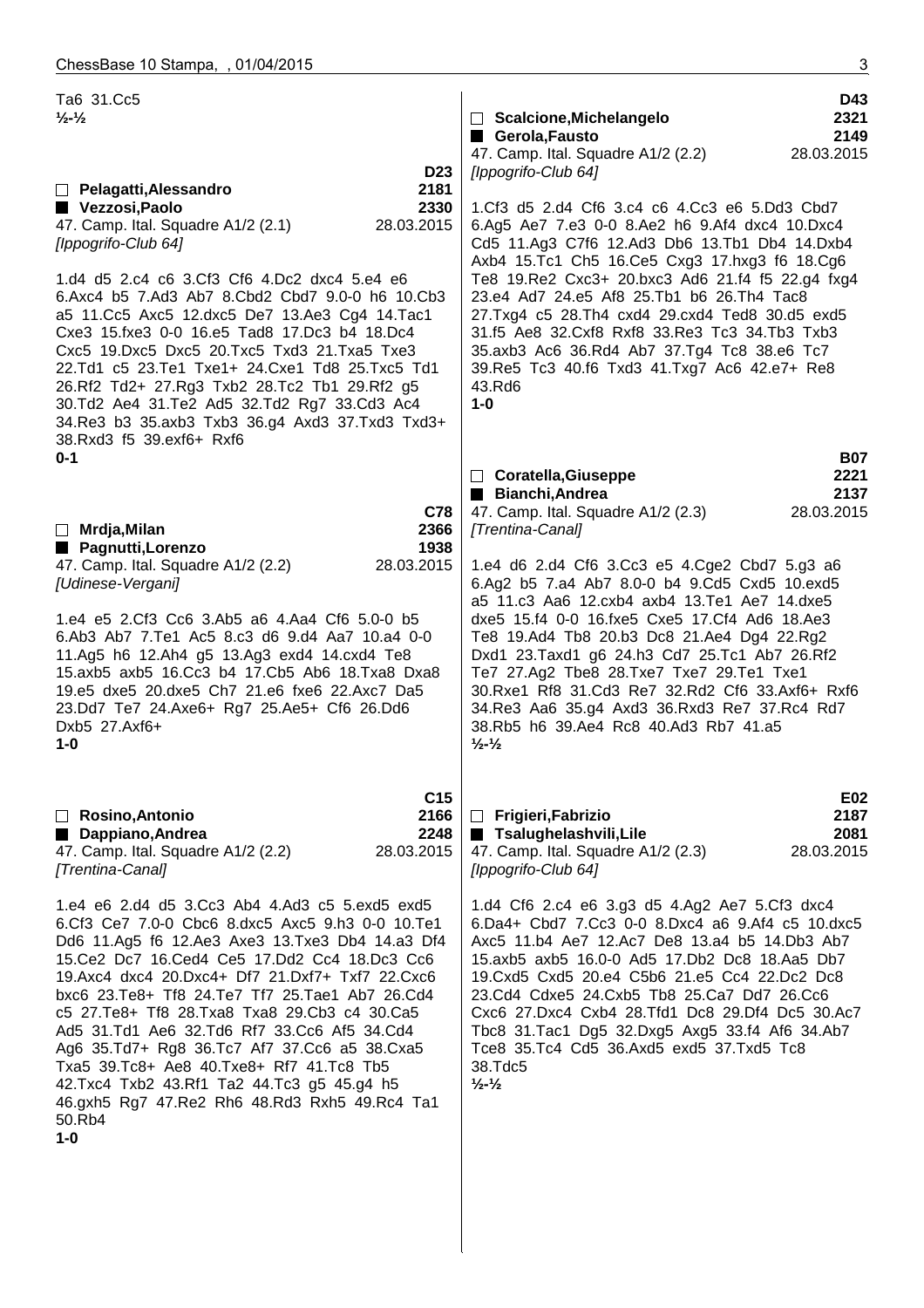| Picco, Ruggero<br>■ Zamengo, Fulvio<br>47. Camp. Ital. Squadre A1/2 (2.3)<br>[Udinese-Vergani]                                                                                                                                                                                                                                                                                                                                                                                                                                                                                                                                                                                                                           | <b>B06</b><br>1972<br>2208<br>28.03.2015      | cxd4 11.cxd4 Dxa2 12.Ag5 De6 13.Dc2 Dd6 14.Tfc1<br>Cc6 15.d5 Ce5 16.Dc7 Cxf3+ 17.Axf3 Te8 18.Af4<br>Dxc7 19.Txc7 a5 20.Ac1 Ae5 21.Tc2 Ad6 22.Ab2 f6<br>23.Ad4 a4 24.Ae2 a3 25.Ab5 Tf8 26.g3 Ag4 27.Rg2<br>g5 28.f3 Ah5 29.Ad7 Tfb8 30.Ta2 Ag6 31.Tb6 Ta6<br>32.Tb3 h5 33.Ae3 g4 34.Ac1 gxf3+ 35.Rxf3 Rf8                                                                                                                                                                               |                                   |
|--------------------------------------------------------------------------------------------------------------------------------------------------------------------------------------------------------------------------------------------------------------------------------------------------------------------------------------------------------------------------------------------------------------------------------------------------------------------------------------------------------------------------------------------------------------------------------------------------------------------------------------------------------------------------------------------------------------------------|-----------------------------------------------|----------------------------------------------------------------------------------------------------------------------------------------------------------------------------------------------------------------------------------------------------------------------------------------------------------------------------------------------------------------------------------------------------------------------------------------------------------------------------------------|-----------------------------------|
| 1.e4 g6 2.d4 Ag7 3.f4 d5 4.e5 Ch6 5.Cf3 0-0 6.Ad3<br>c5 7.c3 Db6 8.Cbd2 cxd4 9.Cxd4 Cc6 10.C2f3 Ag4<br>11.h3 Axf3 12.Cxf3 d4 13.De2 f6 14.Cxd4 Cxd4<br>15.cxd4 Dxd4 16.Ac4+ Rh8 17.Ae3 De4 18.Ad3<br>Db4+ 19.Dd2 Dxd2+ 20.Axd2 Tad8 21.Re2 fxe5<br>22.fxe5 Cf5 23.Axf5 Txf5 24.Ac3 Rg8 25.g4 Tf4<br>26. Tae1 Td5 27. Thf1 Axe5 28. Txf4 Axf4 29. Rf3 Ag5<br>30. Re4 Td6 31. Ab4 Tc6 32. Ac3 Af6 33. Rd3 Td6+<br>34.Rc4 Tc6+ 35.Rd3 Rf7 36.Axf6 exf6 37.b3 Td6+<br>38.Rc4 h5 39.Te3 Td7 40.a4 Rg7 41.b4 hxg4<br>42.hxg4 Rh6 43.Te6 Rg5 44.b5 f5 45.gxf5 gxf5<br>46.a5 f4 47.Te8 f3 48.Tg8+ Rf4 49.b6 axb6 50.axb6<br>f2 51. Tf8+ Re3 52. Te8+ Rd2 53. Tf8 Re1 54. Te8+<br>Rd1 55.Tf8 Td2 56.Tf7 Re1 57.Rc3 Te2<br>$0 - 1$ |                                               | 36.h4 Ae8 37.Ae6 Af7 38.Ad7 Ae8 39.Ae6 Af7<br>$\frac{1}{2}$ $\frac{1}{2}$<br>□ Basso, Pier Luigi<br>Moncher, Stefano<br>47. Camp. Ital. Squadre A1/2 (3.1)<br>[Vergani-Trentina]<br>1.d4 Cf6 2.c4 g6 3.Cc3 Ag7 4.g3 0-0 5.Ag2 d6<br>6.Cf3 Cc6 7.0-0 e5 8.d5 Ce7 9.e4 Ce8 10.Ce1 f5<br>11.Cd3 Cf6 12.f4 Cxe4 13.Cxe4 fxe4 14.Axe4 Cf5<br>15.fxe5 dxe5 16.b3 Cd6 17.Txf8+ Dxf8 18.Aa3 Af5<br>19.Cf2 Df6 20.Axd6 Dxd6 21.g4 Ad7 22.Cd3 Tf8<br>23.De2 Df6 24.Rh1 Ah6 25.Tg1 Af4 26.Tg2 Dh4 | E62<br>2382<br>2211<br>28.03.2015 |
| □ Balzan, Alessandro<br>Fantini, Marco<br>47. Camp. Ital. Squadre A1/2 (2.4)<br>[Udinese-Vergani]                                                                                                                                                                                                                                                                                                                                                                                                                                                                                                                                                                                                                        | C <sub>14</sub><br>1811<br>1934<br>28.03.2015 | 27.Cc5 Ac8 28.Af3 Dh3 29.Ce4 Axh2 30.Txh2 Dxf3+<br>31.Dxf3 Txf3 32.g5 Th3 33.Cf6+ Rf7 34.Cxh7 Txh2+<br>35.Rxh2 Af5 36.Cf6 Ab1 37.Cg4 e4 38.a3 Aa2<br>39. Ce5+ Re7 40. c5 Axb3 41. Cxg6+ Rd7 42. Ce5+<br>Re7 43.Cg6+ Rd8 44.Cf4 c6 45.dxc6 bxc6 46.Rg3<br>Rc7 47.Rf2 Rb7 48.Re3 Ra6 49.Ce2<br>$1 - 0$                                                                                                                                                                                   |                                   |
| 1.e4 e6 2.d4 d5 3.Cc3 Cf6 4.Ag5 Ae7 5.e5 Cfd7<br>6.Axe7 Dxe7 7.Cf3 0-0 8.Ad3 c5 9.0-0 Cc6 10.dxc5<br>Cxc5 11.a3 Ad7 12.Te1 f6 13.Dd2 Cxd3 14.cxd3<br>fxe5 15. Cxe5 Cd4 16. Cxd7 Dxd7 17. Tad1 Tf6<br>18.Ce2 Da4 19.Cxd4 Dxd4 20.De3 Dxb2 21.Tb1<br>Dxa3 22.Txb7 a5 23.Dg3 Df8 24.Teb1 a4 25.Tb8<br>Txb8 26.Txb8 a3 27.Txf8+ Txf8 28.Dd6 a2 29.Da3<br>Tc8 30.g3 Tc2 31.Da4<br>$1 - 0$                                                                                                                                                                                                                                                                                                                                     |                                               | □ Santolini, Luigi<br>Pelagatti, Alessandro<br>47. Camp. Ital. Squadre A1/2 (3.1)<br>[Canal-Ippogrifo]<br>1.d4 Cf6 2.c4 g6 3.Cc3 Ag7 4.e4 d6 5.Cf3 0-0                                                                                                                                                                                                                                                                                                                                 | E94<br>2143<br>2181<br>28.03.2015 |
| $\Box$ Milazzo, Mario<br>■ Pangrazzi, Marco<br>47. Camp. Ital. Squadre A1/2 (2.4)<br>[Trentina-Canal]                                                                                                                                                                                                                                                                                                                                                                                                                                                                                                                                                                                                                    | <b>D02</b><br>2032<br>2237<br>28.03.2015      | 6.Ae2 e5 7.0-0 exd4 8.Cxd4 Te8 9.f3 c6 10.Cc2<br>Ca6 11.Ae3 Cc7 12.Dd2 d5 13.Tad1 Ae6 14.cxd5<br>cxd5 15.e5 Cd7 16.f4 f6 17.exf6 Cxf6 18.Af3 Af7<br>19. Df2 b6 20. Ad4 Dd7 21. Ce3 Tad8 22. Axf6 Axf6<br>23. Ccxd5 Cxd5 24. Cxd5 Axd5 25. Axd5+ Rg7 26. Df3<br>Dc7 27.b3 Dc5+ 28.Rh1 Te3<br>$\frac{1}{2}$ - $\frac{1}{2}$                                                                                                                                                              |                                   |
| 1.d4 d5 2.Cf3 f5 3.Af4 Cf6 4.e3 e6 5.Cbd2 Ad6<br>6.Ce5 0-0 7.Ae2 c5 8.0-0 Cc6 9.Cxc6 bxc6 10.Axd6<br>Dxd6 11.Cf3 Tb8 12.Tb1 Ce4 13.Ce5 cxd4 14.exd4<br>c5 15.c3 Tb6 16.Te1 Aa6 17.f3 Cf6 18.dxc5 Dxc5+<br>19.Dd4 Dxd4+ 20.cxd4 Axe2 21.Txe2 Tc8 22.Td1<br>Rf8 23.g3 Re7 24.Rg2 Cd7 25.Cd3 Tc4 26.Cf4 Rf6<br>27.h4 g6 28.b3 Tc3 29.Txe6+ Txe6 30.Cxd5+<br>1-0                                                                                                                                                                                                                                                                                                                                                             |                                               | $\Box$ Vezzosi, Paolo<br>■ Ceschia, Ivano<br>47. Camp. Ital. Squadre A1/2 (3.1)<br>[Club 64-Udinese]<br>1.d4 Cf6 2.Cf3 e6 3.Af4 b6 4.e3 Ab7 5.Ad3 Ch5                                                                                                                                                                                                                                                                                                                                  | A47<br>2330<br>2263<br>28.03.2015 |
| $\Box$ Vincenzi, Marco<br>Montoli, Marco<br>47. Camp. Ital. Squadre A1/2 (2.4)<br>[Ippogrifo-Club 64]<br>1.d4 Cf6 2.c4 g6 3.Cc3 d5 4.cxd5 Cxd5 5.e4 Cxc3                                                                                                                                                                                                                                                                                                                                                                                                                                                                                                                                                                 | <b>D85</b><br>2089<br>2002<br>28.03.2015      | 6.Ag5 Ae7 7.Axe7 Dxe7 8.0-0 d6 9.Cc3 Cf6 10.e4<br>e5 11. Te1 Cbd7 12. De2 0-0 13. Aa6 Axa6 14. Dxa6<br>Tfe8 15.d5 Tec8 16.Dc4 Cb8 17.Tad1 c6 18.dxc6<br>Cxc6 19.Dd3 Ca5 20.b3 Cb7 21.Cb5 Td8 22.c4 Cc5<br>23.Dc2 Tac8 24.Cc3 a6 25.a4 Db7 26.Td2 b5<br>27.axb5 axb5 28.b4 Ca6 29.Cxb5 Cxb4 30.Db1 Ca6<br>31. Cxd6 Dxb1 32. Txb1 Tc6 33. Cf5 Txd2 34. Ce7+<br>Rf8 35. Cxc6 Tc2 36. Cfxe5 Cxe4 37. f3 Cec5 38. Td1<br>Ce6 39.Td7 f6 40.Tf7+ Rg8 41.Ce7+ Rh8 42.Tf8+                      |                                   |
| 6.bxc3 Ag7 7.Cf3 0-0 8.Ae2 c5 9.Tb1 Da5 10.0-0                                                                                                                                                                                                                                                                                                                                                                                                                                                                                                                                                                                                                                                                           |                                               | $1 - 0$                                                                                                                                                                                                                                                                                                                                                                                                                                                                                |                                   |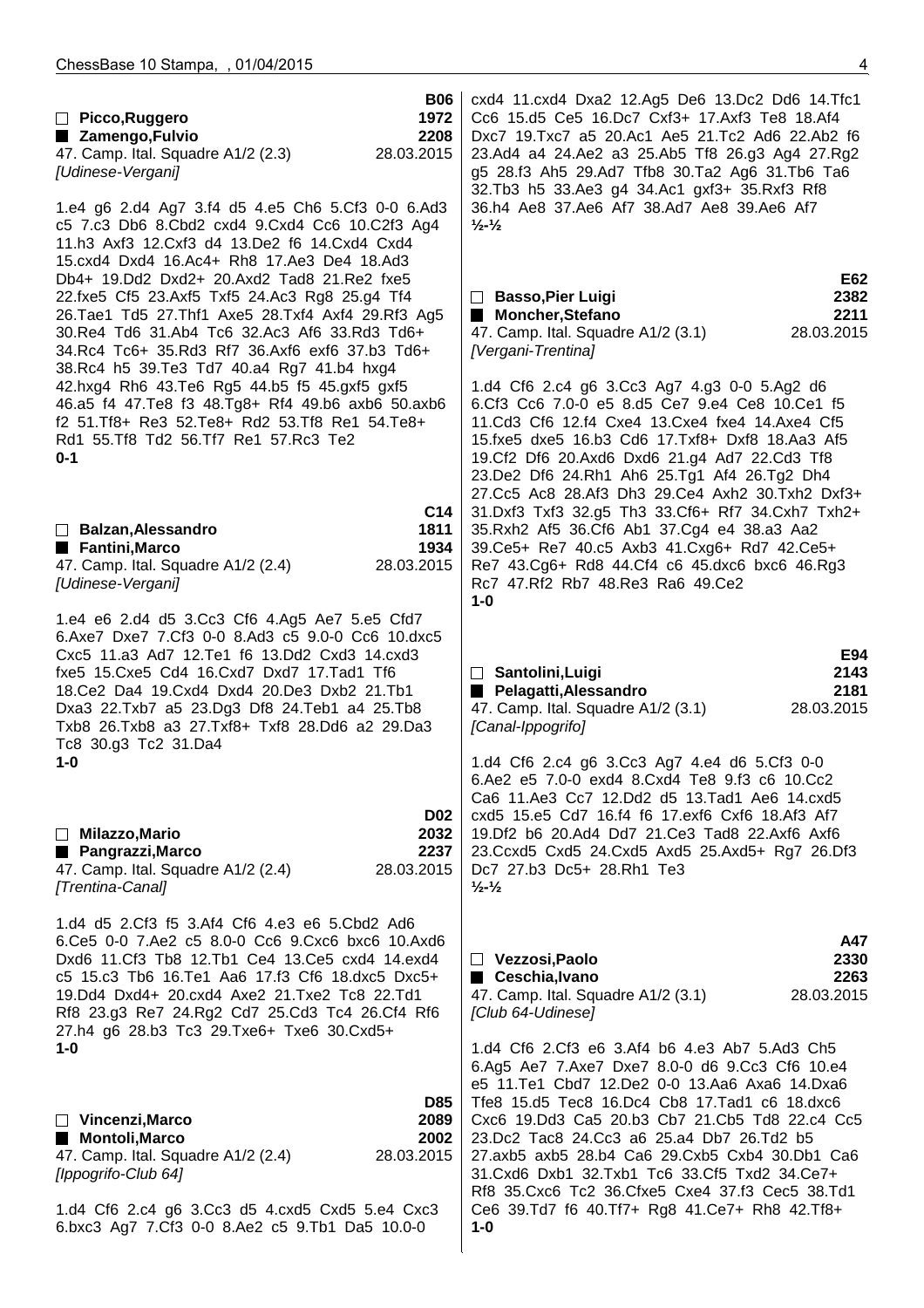| A10<br>Dappiano, Andrea<br>2248<br>$\Box$<br>2366<br>■ Mrdja,Milan<br>47. Camp. Ital. Squadre A1/2 (3.2)<br>28.03.2015<br>[Vergani-Trentina]                                                                                                                                                                                                                                                                                                                                                                                                                                                                                                                                                                                                                                                                                                                         | Cxc5 72. Tf4 Txf4 73. Rxf4 Rb3 74. Re3 Rxa3 75. Cd3<br>Ce6 76.Cf4 Cc7 77.Cd3 b6 78.Cc1 Rb2 79.Rd2 a3<br>80.Cd3+ Rb1 81.Cb4 a2 82.Cxa2 Rxa2 83.Rc3 Ra3<br>84.Rc4 Ra4<br>$0 - 1$                                                                                                                                                                                                                                                                                                                                                                                                                                                                                  |
|----------------------------------------------------------------------------------------------------------------------------------------------------------------------------------------------------------------------------------------------------------------------------------------------------------------------------------------------------------------------------------------------------------------------------------------------------------------------------------------------------------------------------------------------------------------------------------------------------------------------------------------------------------------------------------------------------------------------------------------------------------------------------------------------------------------------------------------------------------------------|-----------------------------------------------------------------------------------------------------------------------------------------------------------------------------------------------------------------------------------------------------------------------------------------------------------------------------------------------------------------------------------------------------------------------------------------------------------------------------------------------------------------------------------------------------------------------------------------------------------------------------------------------------------------|
| 1.c4 g6 2.g3 Ag7 3.Ag2 e6 4.Cc3 Ce7 5.Cf3 0-0<br>6.0-0 d5 7.cxd5 exd5 8.d4 c6 9.e3 a5 10.a3 Cf5<br>11.Ad2 Cd6 12.b4 Af5 13.De2 Cd7 14.b5 Te8<br>15.bxc6 bxc6 16.Tfc1 Cb6 17.Ae1 Cdc4 18.Dd1 Cb2<br>19. Db3 C6c4 20. Cd2 Tb8 21. Da2 Cxe3 22. fxe3<br>Txe3 23.Af2 Te7 24.Af1 Ah6 25.Cb3 Axc1 26.Txc1<br>Cd3 27.Axd3 Axd3 28.Cc5 Ac4 29.Dd2 f6 30.Te1<br>Dd6 31.Txe7 Dxe7 32.De3 Dxe3 33.Axe3 Tb2<br>34.Af2 Tc2 35.C3a4 Ta2 36.Cb6 Txa3 37.Ae1 Ab5<br>38.Rf2 Ta2+ 39.Rf3 a4 40.Ab4 a3 41.Cba4 Txh2<br>$0 - 1$<br><b>B20</b><br>$\Box$ Gerola, Fausto<br>2149<br>Bonfa', Ileano<br>2149<br>47. Camp. Ital. Squadre A1/2 (3.2)<br>28.03.2015                                                                                                                                                                                                                             | <b>B85</b><br>2137<br>$\Box$ Bianchi, Andrea<br>■ Tsalughelashvili, Lile<br>2081<br>28.03.2015<br>47. Camp. Ital. Squadre A1/2 (3.3)<br>[Canal-Ippogrifo]<br>1.e4 c5 2.Cf3 Cc6 3.d4 cxd4 4.Cxd4 Cf6 5.Cc3 d6<br>6.Ae2 e6 7.0-0 Ae7 8.f4 0-0 9.Rh1 a6 10.a4 Dc7<br>11.Ae3 b6 12.Cxc6 Dxc6 13.e5 Cd5 14.Af3 Ab7<br>15. Cxd5 exd5 16. c4 dxe5 17. Axd5 Dc7 18. Axb7<br>Dxb7 19.fxe5 Ac5 20.De1 Tfe8 21.Af4 Ad4 22.Dg3<br>Dc6 23.Db3 Tac8 24.Tac1 Axe5 25.Axe5 Txe5<br>26.c5 Td5 27.Df3 h6 28.Dxf7+ Rh8 29.cxb6 Dxc1<br>30.b7 Dxf1+ 31.Dxf1 Tcd8 32.b8D Txb8 33.h3 a5<br>34.Dc1 Tbd8 35.Dc3 Tb8 36.Rh2 Tg5 37.b3 Tb6<br>38.h4 Tg4 39.Dc8+                           |
| [Canal-Ippogrifo]<br>1.e4 c5 2.b3 d6 3.Ab2 Cf6 4.Ab5+ Cbd7 5.d3 a6<br>6.Axd7+ Axd7 7.Ce2 e6 8.0-0 Tc8 9.Cd2 b5 10.h3                                                                                                                                                                                                                                                                                                                                                                                                                                                                                                                                                                                                                                                                                                                                                 | $1 - 0$<br>C45                                                                                                                                                                                                                                                                                                                                                                                                                                                                                                                                                                                                                                                  |
| Db6 11.c4 Ae7 12.f4 0-0 13.Cg3 d5 14.De2 bxc4<br>15.dxc4 d4 16.e5 Ce8 17.Dd3 g6 18.Cge4 Ac6<br>19.g4 f5 20.exf6 Axf6 21.Tae1 Ab7 22.Rh2 Rh8<br>23.Cf3 Ag7 24.Ceg5 Txf4 25.Cxe6 Dd6 26.Cxf4<br>Dxf4+ 27.Rg2 Cf6 28.Ac1 Dd6 29.Tf2 Tf8 30.Rf1<br>Dg3 31.Ce5 Ag2+ 32.Re2 Dxe5+ 33.Rd1 Ae4<br>34.Txf6 Dxf6 35.Txe4 Dc6 36.Af4 a5 37.a4 h6<br>38.h4 Df6 39.g5 hxg5 40.hxg5 Df5 41.Rc2 Dg4<br>42.Ad2 Dg1 43.Te1 Dg2 44.Dxg6 Dh3 45.Dd3<br>Dxd3+ 46.Rxd3 Tf3+ 47.Re4 Txb3 48.Axa5 Ta3<br>49.Ab6 Txa4 50.Axc5 Txc4 51.Rd5<br>$\frac{1}{2}$ $\frac{1}{2}$<br><b>B07</b>                                                                                                                                                                                                                                                                                                       | 2187<br>Frigieri, Fabrizio<br>$\mathbf{L}$<br>Picco, Ruggero<br>1972<br>28.03.2015<br>47. Camp. Ital. Squadre A1/2 (3.3)<br>[Club 64-Udinese]<br>1.e4 e5 2.Cf3 Cc6 3.d4 exd4 4.Cxd4 Ac5 5.Cb3<br>Ab6 6.Cc3 Df6 7.De2 Cge7 8.g4 Cd4 9.Cxd4 Axd4<br>10.Ad2 0-0 11.g5 Db6 12.0-0-0 d5 13.Ae1 c5<br>14. Cb5 Axb2+ 15. Rxb2 a6 16. exd5 Cf5 17. Ra1 axb5<br>18.Dxb5 Da7 19.Db2 Da4 20.Ab5 De4 21.Ac3 Cd4<br>22.Axd4 cxd4 23.Ac4 Ag4 24.Dxd4 Dxc2 25.Tc1 Df5<br>26. The 1 Ta 4 27. Dd 2 Dd 7 28. Ab 3 Ta 3 29. Db 4 Tfa 8<br>30.Rb2 T3a5 31.Te7 Dd8 32.d6 Ae6 33.d7 Axd7<br>34.Td1 Tb5 35.De1 Txa2+ 36.Rxa2 Da8+ 37.Rb2<br>Txb3+ 38.Rxb3 Da4+ 39.Rb2 Db5+ 40.Rc3 Da5+ |
| □ Pagnutti, Lorenzo<br>1938<br>Scalcione, Michelangelo<br>2321<br>28.03.2015<br>47. Camp. Ital. Squadre A1/2 (3.2)<br>[Club 64-Udinese]                                                                                                                                                                                                                                                                                                                                                                                                                                                                                                                                                                                                                                                                                                                              | 41.Rd4 Db6+ 42.Re4 Dg6+ 43.Rf3 Df5+ 44.Re2<br>Ab5+ 45.Re3 Dxg5+ 46.Rd4 Df6+ 47.De5 Dxf2+<br>48.Rc3 Df3+ 49.Rb4<br>$1 - 0$                                                                                                                                                                                                                                                                                                                                                                                                                                                                                                                                       |
| 1.e4 d6 2.Cf3 Cf6 3.Cc3 c6 4.d4 Ag4 5.Ae2 e6<br>6.0-0 d5 7.Ag5 Ae7 8.e5 Cfd7 9.Axe7 Dxe7 10.Cd2<br>Axe2 11. Cxe2 h5 12. c4 Cb6 13. c5 C6d7 14. b4 a5<br>15.a3 Ca6 16.Db3 Cc7 17.Cc3 0-0 18.b5 cxb5<br>19. Cxb5 a4 20. Dd3 Cxb5 21. Dxb5 Cb8 22. Tab1 Cc6<br>23.Cf3 g5 24.Tfd1 g4 25.Ce1 f6 26.f4 fxe5 27.fxe5<br>Tf7 28.Cc2 Dg5 29.Tf1 Taf8 30.Txf7 Txf7 31.De2<br>Df4 32.Td1 h4 33.De3 Dxe3+ 34.Cxe3 Tf4 35.Cc2<br>Rh7 36.Td3 Rg6 37.g3 Tf8 38.gxh4 Rh5 39.h3 gxh3<br>40.Txh3 Tf4 41.Td3 Rxh4 42.Rg2 Tg4+ 43.Rf2 Tf4+<br>44.Rg2 Rg5 45.Td1 Rf5 46.Td3 Te4 47.Rf2 Rg6<br>48.Tg3+ Rf7 49.Td3 Re8 50.Td1 Rd7 51.Td3 Rc7<br>52.Td1 Rb8 53.Td3 Ra7 54.Td1 Ca5 55.Te1 Th4<br>56.Rg3 Th7 57.Tf1 Tg7+ 58.Rh3 Cb3 59.Tf6 Te7<br>60.Rg4 Ra6 61.Rg5 Rb5 62.Tf4 Te8 63.Rg6 Rc4<br>64.Rf7 Ta8 65.Rxe6 Rc3 66.Cb4 Cxd4+ 67.Rxd5<br>Td8+ 68.Re4 Ce6 69.Tf3+ Rc4 70.Tf6 Td4+ 71.Re3 | C <sub>06</sub><br>2208<br>$\Box$ Zamengo, Fulvio<br>■ Coratella, Giuseppe<br>2221<br>28.03.2015<br>47. Camp. Ital. Squadre A1/2 (3.3)<br>[Vergani-Trentina]<br>1.e4 e6 2.d4 d5 3.Cd2 Cf6 4.e5 Cfd7 5.Ad3 c5<br>6.c3 Cc6 7.Ce2 cxd4 8.cxd4 f6 9.exf6 Cxf6 10.Cf3<br>Ad6 11.0-0 Dc7 12.h3 0-0 13.Ae3 Ad7 14.Tc1 Tae8<br>15. Te1 Db8 16. Cc3 a6 17. Ab1 Te7 18. Te2 Ch5<br>19.Dd3 g6 20.Ah6 Cf4 21.Axf4 Txf4 22.Tce1 Txf3<br>23.gxf3 Df8 24.Te5 Cxe5 25.dxe5 Ac5 26.Cxd5<br>Axf2+ 27.Rxf2 exd5 28.Dxd5+ Ae6 29.Dd6 Axh3<br>30.Ae4 Ae6 31.Ad5 Df7 32.Td1 Rg7 33.Axe6 Txe6<br>$\frac{1}{2}$ $\frac{1}{2}$                                                           |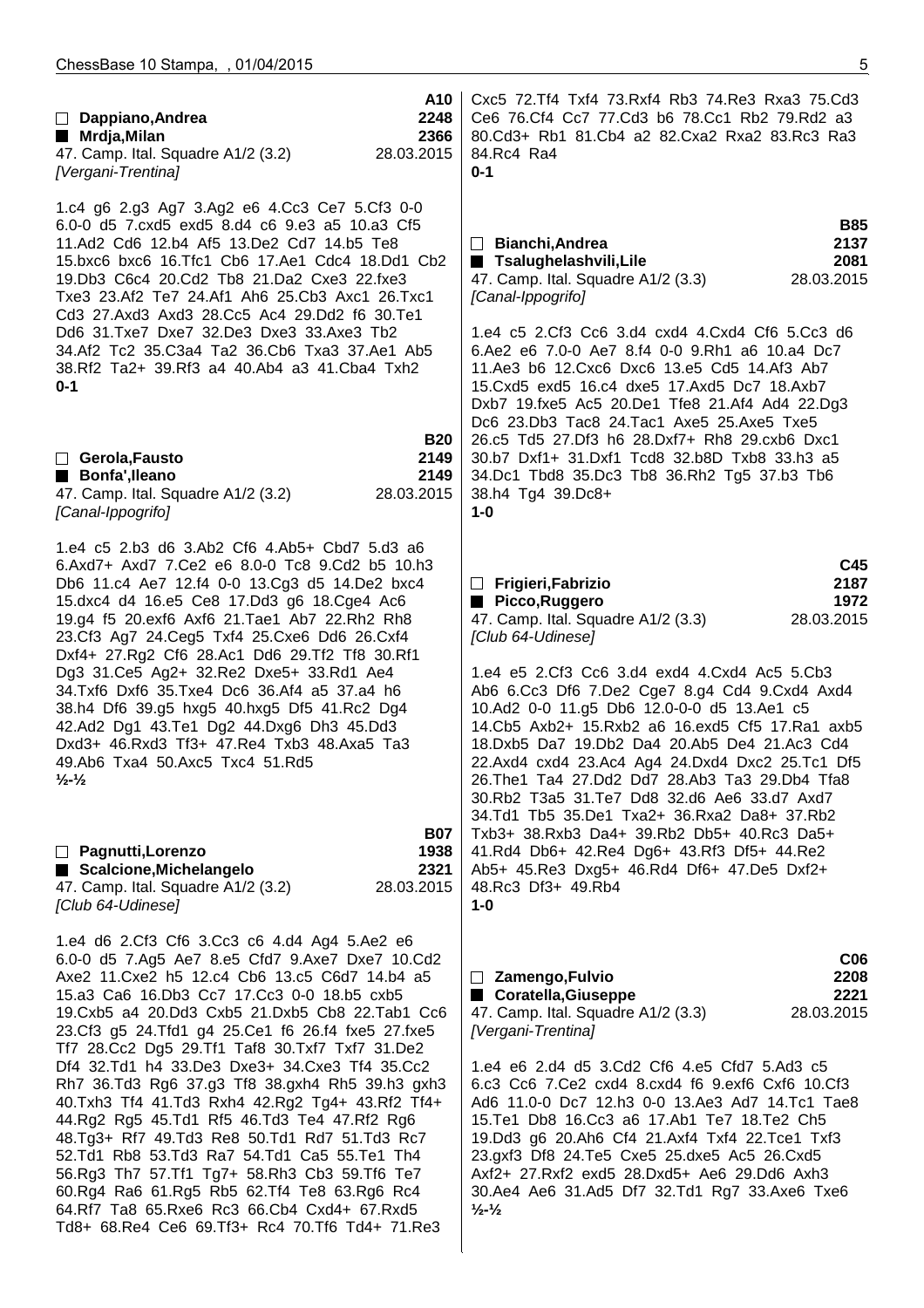| $\Box$ Billio, Atto<br>Balzan, Alessandro<br>47. Camp. Ital. Squadre A1/2 (3.4)<br>[Vergani-Trentina]                                                                                                                                                                                                                                                                                                                                                                                                                                                                                                                                                                                                                                        | <b>E06</b><br>2058<br>1811<br>28.03.2015 | $\Box$ Ceschia, Ivano<br>■ Santolini, Luigi<br>47. Camp. Ital. Squadre A1/2 (4.1)<br>[Udinese-Canal]                                                                                                                                                                                                                                                                                                                                                                                                                                                                                                                                                                                             | C <sub>06</sub><br>2263<br>2145<br>29.03.2015 |
|----------------------------------------------------------------------------------------------------------------------------------------------------------------------------------------------------------------------------------------------------------------------------------------------------------------------------------------------------------------------------------------------------------------------------------------------------------------------------------------------------------------------------------------------------------------------------------------------------------------------------------------------------------------------------------------------------------------------------------------------|------------------------------------------|--------------------------------------------------------------------------------------------------------------------------------------------------------------------------------------------------------------------------------------------------------------------------------------------------------------------------------------------------------------------------------------------------------------------------------------------------------------------------------------------------------------------------------------------------------------------------------------------------------------------------------------------------------------------------------------------------|-----------------------------------------------|
| 1.c4 Cf6 2.g3 e6 3.Ag2 d5 4.Cf3 Ae7 5.0-0 0-0<br>6.d4 c6 7.Cbd2 Cbd7 8.b3 Te8 9.Ab2 Ad6 10.Ce5<br>Dc7 11.Cdf3 c5 12.Tc1 b6 13.e3 Ab7 14.Tc2 Tad8<br>15.Da1 dxc4 16.Cxc4 Ae7 17.dxc5 bxc5 18.Cce5<br>Ae4 19.Tc4 Db7 20.Ch4 Cxe5 21.Axe5 Axg2<br>22. Cxg2 Td2 23. Ac3 Td7 24. Db1 Cd5 25. Ab2 f6<br>26.Th4 f5 27.Tc4 Cb6 28.Tc2 Ted8 29.Cf4 De4<br>30.Dc1 Df3 31.Te2 Ad6 32.Tee1 e5 33.Cg2 e4<br>34.Td1 Dh5 35.Dc3 Dh6 36.a4 Axg3<br>$0 - 1$                                                                                                                                                                                                                                                                                                   |                                          | 1.e4 e6 2.d4 d5 3.Cd2 Cf6 4.e5 Cfd7 5.Ad3 c5<br>6.c3 Cc6 7.Ce2 cxd4 8.cxd4 f6 9.exf6 Cxf6 10.0-0<br>Ad6 11.Cf3 0-0 12.Af4 Ch5 13.Axd6 Dxd6 14.Dd2<br>Ad7 15.Dg5 Cf4 16.Cxf4 Dxf4 17.Dxf4 Txf4 18.Tad1<br>a6 19. Tfe1 h6 20. Ce5 Cxe5 21. Txe5 Tc8 22. g3 Tf6<br>23.f4 Ae8 24.Tde1 Af7 25.h4 Ag6 26.Axg6 Txg6<br>27.Rf2 Tc2+ 28.T1e2 Txe2+ 29.Txe2 Tf6 30.Tc2 Tf7<br>31.Re3 Te7 32.Tc8+ Rf7 33.h5 g6 34.hxg6+ Rxg6<br>35.Rf3 h5 36.Tg8+ Rf6 37.Tg5 Th7 38.Re2 Tc7<br>39.Txh5 Tc2+ 40.Rf3 Txb2 41.Th6+ Rf7 42.Th7+<br>Rg6 43.Td7 Txa2 44.Txb7<br>$\frac{1}{2}$ - $\frac{1}{2}$                                                                                                                     |                                               |
| $\Box$ Fantini, Marco                                                                                                                                                                                                                                                                                                                                                                                                                                                                                                                                                                                                                                                                                                                        | <b>D01</b><br>1934                       |                                                                                                                                                                                                                                                                                                                                                                                                                                                                                                                                                                                                                                                                                                  |                                               |
| ■ Vincenzi, Marco<br>47. Camp. Ital. Squadre A1/2 (3.4)<br>[Club 64-Udinese]                                                                                                                                                                                                                                                                                                                                                                                                                                                                                                                                                                                                                                                                 | 2089<br>28.03.2015                       | □ Moncher, Stefano<br>Pelagatti, Alessandro<br>47. Camp. Ital. Squadre A1/2 (4.1)                                                                                                                                                                                                                                                                                                                                                                                                                                                                                                                                                                                                                | C <sub>02</sub><br>2211<br>2181<br>29.03.2015 |
| 1.d4 Cf6 2.Cc3 d5 3.Ag5 Cbd7 4.e3 g6 5.Ad3 Ag7<br>6.f4 0-0 7.Cf3 c5 8.Dd2 c4 9.Ae2 b5 10.Cxb5 Ce4<br>11.Dc1 f6 12.Ah4 Tb8 13.Cc3 Da5 14.0-0 Cxc3<br>15.bxc3 Dxc3 16.Ae1 Db2 17.Dxb2 Txb2 18.Ad1<br>Tb8 19.Ac3 Cb6 20.Ab4 Te8 21.a4 Af5 22.c3 Cd7<br>23.a5 e5 24.Aa4 exf4 25.exf4 Af8 26.Axf8 Rxf8<br>27.Ch4 Re7 28.Cxf5+ gxf5 29.Tfe1+ Rd6 30.Txe8<br>Txe8 31.Rf2 Tb8 32.Ta2 Tb1 33.Ac2 Tc1 34.Axf5<br>Txc3 35.Axh7 Cf8 36.Af5 Ce6 37.Axe6 Rxe6 38.g4<br>Td3 39.f5+ Rd6 40.Te2 Txd4 41.h3 Tf4+ 42.Re3<br>Te4+ 43.Rf3 Txe2<br>$0 - 1$                                                                                                                                                                                                         | A10                                      | [Trentina-Ippogrifo]<br>1.e4 e6 2.d4 d5 3.e5 c5 4.c3 Cc6 5.Cf3 Ch6 6.Ad3<br>cxd4 7.cxd4 Cf5 8.Axf5 exf5 9.Cc3 Ae6 10.h4 h6<br>11. Ce2 Db6 12.0-0 Ae7 13. Cf4 g5 14. Cxe6 fxe6<br>15.hxg5 hxg5 16.Axg5 Axg5 17.Cxg5 Dxd4 18.Dxd4<br>Cxd4 19.Tfd1 Th5 20.Txd4 Txg5 21.Th4 Td8 22.Th7<br>Td7 23.Th8+ Rf7 24.Tc1 Tg8 25.Th7+ Tg7 26.Th6<br>Tg6 27.Th4 Tg8 28.Tc3 Tg7 29.Th6 Tg6 30.Thh3<br>Tg8 31.Rf1 Tg7 32.Tc8 Tg8 33.Th7+ Tg7 34.Th6<br>Re7 35. Thh8 Rf7 36. Tcf8+ Rg6 37. Tf6+ Rg5 38.g3<br>Th7 39.f4+ Rg4 40.Txh7 Txh7 41.Rg2 Tc7 42.Tg6+<br>Rh5 43. Txe6 Tc2+ 44. Rh3 Txb2 45. Tf6 Txa2<br>46.Txf5+ Rg6 47.Tf6+ Rg7 48.Rh4 b5 49.Rg5 b4<br>50. Tc6 b3 51. Tc7+ Rf8 52. Tb7 b2 53. f5 d4 54. e6 |                                               |
| Montoli, Marco<br>Milazzo, Mario<br>47. Camp. Ital. Squadre A1/2 (3.4)<br>[Canal-Ippogrifo]                                                                                                                                                                                                                                                                                                                                                                                                                                                                                                                                                                                                                                                  | 2002<br>2032<br>28.03.2015               | a6 55.Rf6<br>$1 - 0$                                                                                                                                                                                                                                                                                                                                                                                                                                                                                                                                                                                                                                                                             |                                               |
| 1.c4 f5 2.g3 Cf6 3.Ag2 g6 4.Cf3 Ag7 5.0-0 0-0 6.d3<br>d6 7.Cc3 Cc6 8.Tb1 a5 9.a3 Ch5 10.Dc2 f4 11.b4<br>axb4 12.axb4 fxg3 13.hxg3 Ag4 14.Ae3 e5 15.Cd5<br>Dd7 16.b5 Ce7 17.Ch2 Ae6 18.Cxe7+ Dxe7 19.Axb7<br>Tab8 20.Ag2 Cf6 21.Ta1 e4 22.Ta7 exd3 23.exd3<br>Dd7 24.Cf3 Cg4 25.Ag5 Dc8 26.Af4 h6 27.Ad2 Tf7<br>28.Ac3 Axc3 29.Dxc3 Rh7 30.Cd4 Dh8 31.Da1 Ac8<br>32. Cc6 Dxa1 33. Taxa1 Tb6 34. Ae4 Af5 35. Axf5 gxf5<br>36. Tae 1 f4 37. gxf4 Rg6 38. f3 Cf6 39. Rf2 Ch5<br>40.Ce7+ Rh7 41.Cd5 Tb8 42.Th1 Cg7 43.Te7 Txe7<br>44. Cxe7 Tf8 45. Cd5 Tf7 46. Ta1 Ce6 47. Ta7 Rg6<br>48. Re3 h5 49. Ta1 h4 50. Th1 Th7 51. Rf2 Rf5<br>52. Re3 h3 53. Th2 Th8 54. Ce7+ Rf6 55. Cd5+ Rf5<br>56.Ce7+ Rf6 57.Cd5+ Rf5<br>$\frac{1}{2}$ $\frac{1}{2}$ |                                          | □ Valsecchi, Alessio<br>Vezzosi, Paolo<br>47. Camp. Ital. Squadre A1/2 (4.1)<br>[Vergani-Club 64]<br>1.e4 c5 2.Cf3 Cc6 3.d4 cxd4 4.Cxd4 Dc7 5.Cc3 e6<br>6.Ae3 Cf6 7.Ae2 d6 8.0-0 Ad7 9.f4 a6 10.Rh1 Ae7<br>11.De1 h5 12.Td1 h4 13.Af3 Tc8 14.Df2 b5 15.e5<br>Ch5 16.exd6 Axd6 17.Cdxb5 axb5 18.Cxb5 Cg3+<br>19.Rg1 Cxf1 20.Cxc7+ Axc7 21.Dxf1<br>$1 - 0$                                                                                                                                                                                                                                                                                                                                         | <b>B85</b><br>2435<br>2330<br>29.03.2015      |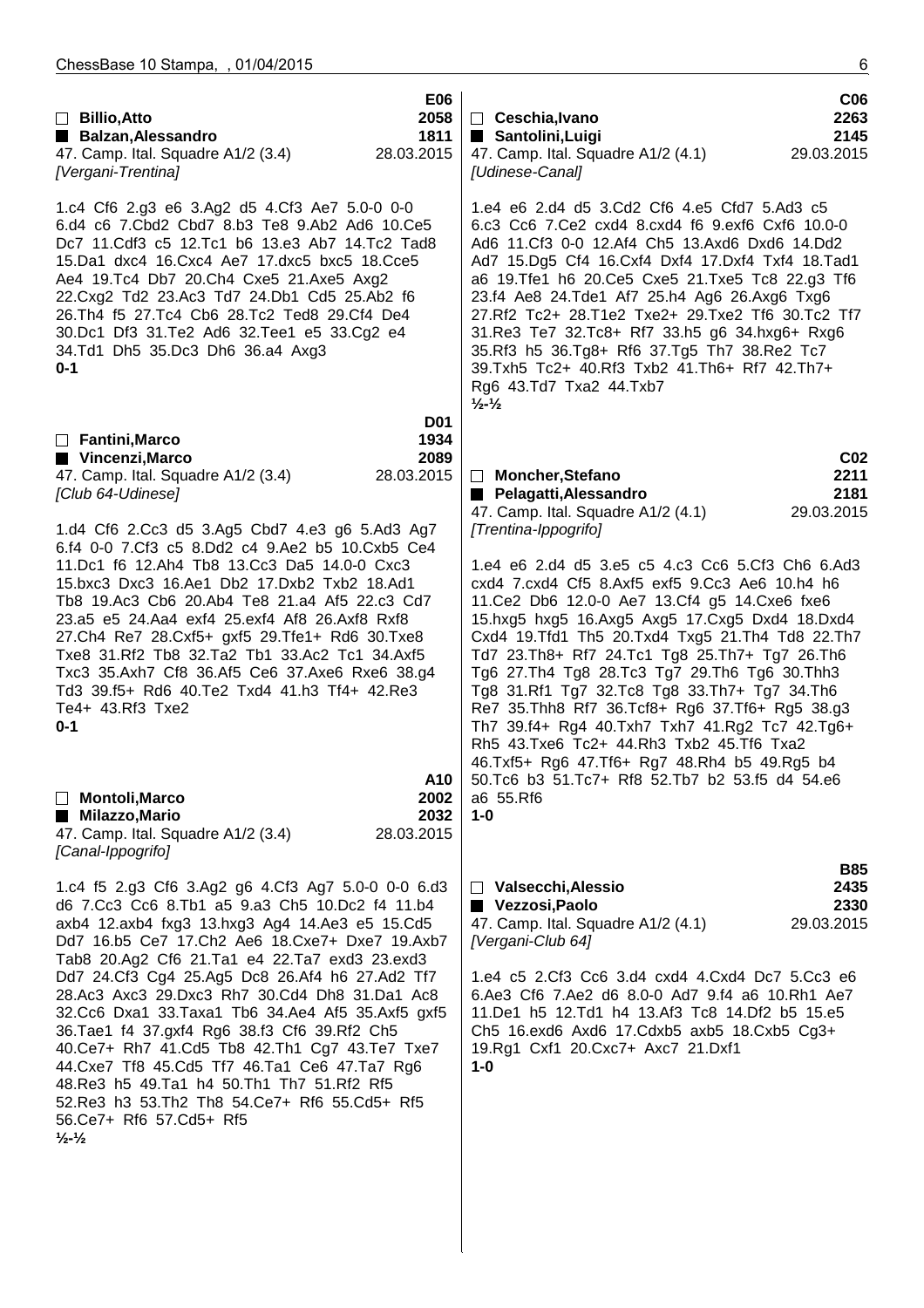| □ Gerola, Fausto<br>Dappiano, Andrea<br>47. Camp. Ital. Squadre A1/2 (4.2)<br>[Trentino-Ippogrifo]                                                                                                                                                                                                                                                                                                                                                                                                                                                                                                                                                                                                                                               | C41<br>2149<br>2248<br>29.03.2015        | □ Coratella, Giuseppe<br>■ Tsalughelashvili, Lile<br>47. Camp. Ital. Squadre A1/2 (4.3)<br>29.03.2015<br>[Trentina-Ippogrifo]                                                                                                                                                                                                                                                                                                                                                                                                                                              | <b>B07</b><br>2221<br>2081      |
|--------------------------------------------------------------------------------------------------------------------------------------------------------------------------------------------------------------------------------------------------------------------------------------------------------------------------------------------------------------------------------------------------------------------------------------------------------------------------------------------------------------------------------------------------------------------------------------------------------------------------------------------------------------------------------------------------------------------------------------------------|------------------------------------------|----------------------------------------------------------------------------------------------------------------------------------------------------------------------------------------------------------------------------------------------------------------------------------------------------------------------------------------------------------------------------------------------------------------------------------------------------------------------------------------------------------------------------------------------------------------------------|---------------------------------|
| 1.e4 d6 2.d4 Cf6 3.Cc3 e5 4.Cf3 Cbd7 5.Ac4 Ae7<br>6.0-0 0-0 7.Ab3 c6 8.dxe5 dxe5 9.Te1 Dc7 10.h3<br>Cc5 11.Ag5 a5 12.a4 Td8 13.De2 Cxb3 14.cxb3<br>Ae6 15.Dc2 h6 16.Ae3 Td7 17.Tac1 Tad8 18.Ted1<br>Txd1+ 19.Txd1 Txd1+ 20.Dxd1 Cd7 21.Cd2 Ac5<br>22.Axc5 Cxc5 23.Cc4 Axc4 24.bxc4 Dd7 25.Dxd7<br>Cxd7 26.Rf1 Cb6 27.b3 Cd7 28.Cb1 Cc5 29.Cd2<br>Rf8 30.Re2 Re7 31.g3 Rd6 32.Rd1 Ce6 33.Rc2<br>Rc5 34.Rc3 Cd4 35.Cf1 g6 36.Ce3 h5 37.h4 Ce2+                                                                                                                                                                                                                                                                                                     |                                          | 1.e4 d6 2.d4 Cf6 3.Cc3 g6 4.Ae3 Ag7 5.f3 0-0<br>6.Dd2 e5 7.Cge2 exd4 8.Cxd4 Cc6 9.Cxc6 bxc6<br>10.Ah6 Cxe4 11.Cxe4 Dh4+ 12.g3 Dxh6 13.0-0-0<br>Dxd2+ 14.Cxd2 Tb8 15.b3 c5 16.Te1 Ab7 17.Ah3<br>Ah6 18. Thf1 Tfe8 19. f4 f5 20. Cc4 Ag7 21. Rd2 Ae4<br>22. Tf2 d5 23. Ce3 c4 24. Af1 c3+ 25. Rc1 Ad4<br>$0 - 1$                                                                                                                                                                                                                                                             |                                 |
| 38.Rd3 Cd4 39.Rc3 b6 40.g4 hxg4 41.Cxg4 Cf3<br>42.Ch6 f6 43.Cg8 Cxh4 44.Cxf6 Rd6 45.Cg4 Cf3<br>46.Ce3 Cd4 47.Cg4 Ce6 48.b4 axb4+ 49.Rxb4 Cc5<br>50.f3 Cd3+ 51.Rc3 Cc5 52.Rb4 Cd3+ 53.Rc3<br>$\frac{1}{2}$ $\frac{1}{2}$                                                                                                                                                                                                                                                                                                                                                                                                                                                                                                                          |                                          | $\Box$ Mrdja, Milan<br>Frigieri, Fabrizio<br>29.03.2015<br>47. Camp. Ital. Squadre A1/2 (4.3)<br>[Vergani-Club 64]                                                                                                                                                                                                                                                                                                                                                                                                                                                         | <b>B55</b><br>2366<br>2187      |
| D43<br>2321<br>□ Scalcione, Michelangelo<br><b>Basso, Pier Luigi</b><br>2382<br>29.03.2015<br>47. Camp. Ital. Squadre A1/2 (4.2)<br>[Vergani-Club 64]<br>1.Cf3 d5 2.d4 Cf6 3.c4 c6 4.Cc3 e6 5.Dd3 dxc4<br>6.Dxc4 b5 7.Dd3 Cbd7 8.e4 b4 9.Ca4 Ab7 10.e5<br>Cd5 11.Ae2 C5b6 12.Ag5 Ae7 13.Axe7 Rxe7<br>14. Cxb6 Dxb6 15. Cd2 c5 16. Cc4 Dc6 17. Af3 Da6<br>18.Axb7 Dxb7 19.dxc5 Dd5 20.Dxd5 exd5 21.Ce3<br>Re6 22.0-0-0 Tac8 23.Txd5 Txc5+ 24.Txc5 Cxc5                                                                                                                                                                                                                                                                                            |                                          | 1.e4 c5 2.Cf3 d6 3.d4 cxd4 4.Cxd4 Cf6 5.f3 e5<br>6.Ab5+ Ad7 7.Axd7+ Dxd7 8.Cf5 d5 9.Ag5 dxe4<br>10.Axf6 gxf6 11.fxe4 Db5 12.Cc3 Dc5 13.Cd5 Cd7<br>14.Dd3 Tc8 15.0-0-0 Dc4 16.b3 Dxd3 17.Txd3 Tg8<br>18.g3 Tg4 19.Te1 h5 20.Rb2 b5 21.Ted1 b4<br>22.Cde3 Cc5 23.Cxg4 Cxd3+ 24.cxd3 hxg4 25.Tc1<br>Txc1 26.Rxc1 Ac5 27.Rd2 Ag1 28.Re2 Rd7 29.Rf1<br>Ab6 30.Ch6 Re6 31.Cxg4 f5 32.Ch6 fxe4 33.dxe4 f6<br>34.Cf5 Rf7 35.h4 Rg6 36.g4 Ac5 37.Re2 Ab6<br>38.Rd3 Af2 39.Rc4 Ae1 40.Rd5 Af2 41.Re6 Ae1<br>42.h5+ Rg5 43.Rf7<br>$1 - 0$                                             |                                 |
| 25.Td1 Tc8 26.Td6+ Rxe5 27.Cc4+ Rf5 28.b3 Tc7<br>29.f3 Td7 30.Txd7 Cxd7 31.Ca5 Ce5 32.Rd2 Re6<br>33.f4 Cg6 34.g3 Rd5 35.Rd3 Ce7 36.Cc4 f5<br>37.Ce3+ Rc5<br>$\frac{1}{2}$ - $\frac{1}{2}$                                                                                                                                                                                                                                                                                                                                                                                                                                                                                                                                                        |                                          | Picco, Ruggero<br>Rosino, Antonio<br>29.03.2015<br>47. Camp. Ital. Squadre A1/2 (4.3)<br>[Udinese-Canal]                                                                                                                                                                                                                                                                                                                                                                                                                                                                   | C <sub>24</sub><br>1972<br>2166 |
| □ Sgaravatti, Francesco<br>■ Pagnutti, Lorenzo<br>47. Camp. Ital. Squadre A1/2 (4.2)<br>[Udinese-Canal]                                                                                                                                                                                                                                                                                                                                                                                                                                                                                                                                                                                                                                          | <b>C77</b><br>2211<br>1938<br>28.03.2015 | 1.e4 e5 2.Ac4 Cf6 3.d3 Ac5 4.Cf3 Cc6 5.a3 d6<br>6.h3 Ae6 7.Cbd2 0-0 8.Axe6 fxe6 9.Cf1 De8 10.Ae3<br>Cd4 11.Axd4 Axd4 12.Cxd4 exd4 13.Cg3 Dg6<br>14.De2 Dh6 15.Dd2 Dxd2+<br>$\frac{1}{2}$ - $\frac{1}{2}$                                                                                                                                                                                                                                                                                                                                                                   |                                 |
| 1.e4 e5 2.Cf3 Cc6 3.Ab5 a6 4.Aa4 Cf6 5.De2 b5<br>6.Ab3 Ac5 7.a4 b4? 8.Axf7+ Rxf7 9.Dc4+ d5<br>10.Dxc5 Ab7 11.d3 Dd6 12.Dxd6 cxd6 13.exd5<br>Cxd5 14.Cbd2 The8 15.Ce4 Tad8 16.Ag5 Td7 17.c4<br>Cf4 18.Axf4 exf4 19.0-0-0 Ca5 20.The1 h6 21.Ced2<br>Tc8 22.Rc2 g5 23.h3 Cc6 24.b3 Tg8 25.d4 Ce7<br>26.d5 Tc7 27.Ce4 Td8 28.Rb2 Cf5 29.g4 fxg3<br>30.fxg3 Rg6 31.g4 Cg7 32.Cd4 Te7 33.Te2 Tf7<br>34.Cg3 Tdf8 35.Cgf5 Cxf5 36.Cxf5 Td8 37.Te6+ Tf6<br>38. Tde1 Ac8 39. Ce7+ Rf7 40. Txf6+ Rxf6 41. Cxc8<br>Txc8 42.Te6+ Rg7 43.Txd6 Tf8 44.c5 Tf2+ 45.Rb1<br>Tf3 46.Rc2 Tc3+ 47.Rd2 Txc5 48.Txa6 Txd5+<br>49.Re2 Te5+ 50.Rf2 Tc5 51.Tb6 Tc2+ 52.Re1 Th2<br>53. Txb4 Txh3 54. a5 h5 55. a6 Te3+ 56. Rf2 Te8<br>57.Tb7+ Rg6 58.Tb6+ Rg7 59.gxh5<br>1-0 |                                          | Bianchi, Andrea<br>$\Box$<br>■ Fantini, Marco<br>47. Camp. Ital. Squadre A1/2 (4.4)<br>29.03.2015<br>[Udinese-Canal]<br>1.e4 e6 2.d3 d5 3.Cd2 Cf6 4.Cgf3 Cc6 5.g3 dxe4<br>6.dxe4 Ac5 7.Ag2 a5 8.a4 e5 9.0-0 0-0 10.h3 De7<br>11. Ch4 Td8 12. c3 Ae6 13. Df3 Td7 14. Te1 Dd8<br>15.Cf1 Td3 16.Ce3 g6 17.Af1 Td7 18.Rh2 Ch5<br>19.Cg4 Ae7 20.Cf5 Af8 21.Cfh6+ Rh8 22.Ab5 Ag7<br>23.Ae3 De8 24.Tf1 Ab3 25.De2 Tad8 26.f3 Cf6<br>27.Cf2 Cg8 28.Cxg8 Rxg8 29.Axc6 bxc6 30.Da6 f5<br>31.Dxa5 Df7 32.Db4 f4 33.gxf4 exf4 34.Ac1 Af8<br>35.Db7 Dc4 36.Axf4 De2 37.Dxb3+<br>$1 - 0$ | C <sub>00</sub><br>2137<br>1934 |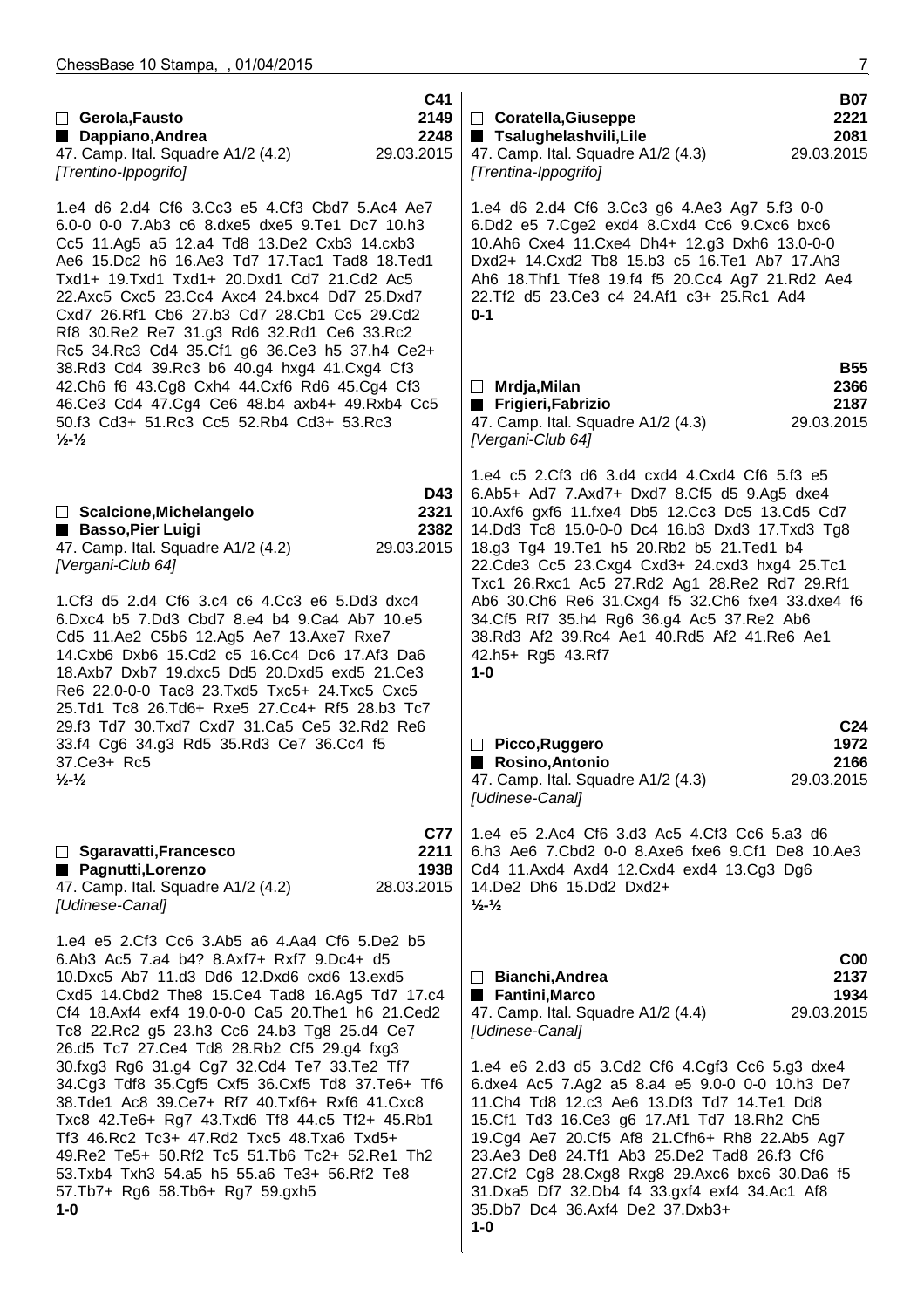| A43<br>2142<br>$\Box$ Villa, Flavio<br>2058<br>Billio, Atto<br>29.03.2015<br>47. Camp. Ital. Squadre A1/2 (4.4)<br>[Trentina-Ippogrifo]<br>1.d4 c5 2.c3 e6 3.Cf3 d5 4.Ag5 Db6 5.Db3 c4<br>6.Dc2 f5 7.e3 Cd7 8.Cbd2 Ad6 9.Af4 Dc7 10.Axd6<br>Dxd6 11.g3 Ch6 12.Ag2 0-0 13.0-0 Cf7 14.b3 cxb3<br>15.axb3 Cf6 16.c4 Ad7 17. Tfc1 Tfc8 18.c5 Dc7<br>19.Af1 g5 20.b4 a6 21.Ta3 Rg7 22.Da2 Tab8<br>23.Tb1 h5 24.h4 Ce4 25.Cxe4 fxe4 26.Cxg5 Cxg5<br>27.hxg5 h4 28.b5 axb5 29.Axb5 Axb5 30.Txb5 hxg3<br>31.fxg3 Dxg3+ 32.Dg2 De1+ 33.Df1 Dg3+<br>$\frac{1}{2}$ $\frac{1}{2}$                                                                                                                                                                                                                    | 25.Ce4 Cc6 26.f4 f6 27.exf6 gxf6 28.Ac2 Rf7<br>29.Cc3 Af3 30.Txd8 Txd8 31.Ae4 Axe4 32.Txe4<br>Td3 33.Rf2 Cd4 34.Ce2 Cf5 35.Ta4 Td7 36.h5 Cg7<br>37.g4 f5 38.gxf5 Cxf5 39.Tc4 Td2 40.Tc7+ Rf6<br>41. Txa7 Txb2 42. Rf3 Tb3+ 43. Rf2 b5 44. a4 bxa4<br>45.Txa4 Th3 46.Cd4 Cg7 47.Ta6 Txh5 48.Cf3 Tb5<br>49.Ce5 Rf5 50.Cf7 Tb2+ 51.Rf3 Tb3+ 52.Rf2 h5<br>53.Ta4 Rf6 54.Cd6 h4 55.f5 Tb2+ 56.Rg1 h3<br>57.Th4 Cxf5 58.Cxf5 h2+ 59.Rh1 Rg5 60.Te4 $\oplus$<br>$[60.Ta4 Tb1+ 61.Rxh2 exf5 62.Rg3=]$<br>$[60.Te4 Tb1+ 61.Rxh2 Rxf5 (61exf5 62.Ta4=)$<br>62.Ta4 Tf1 (62e5 63.Rg2) 63.Rg3 e5 64.Rg2<br>Tf4 $(64Tb1 65.Rf3=)65.Txf4+ Rxf4 66.Rf2=$<br>$0 - 1$                                                                   |
|------------------------------------------------------------------------------------------------------------------------------------------------------------------------------------------------------------------------------------------------------------------------------------------------------------------------------------------------------------------------------------------------------------------------------------------------------------------------------------------------------------------------------------------------------------------------------------------------------------------------------------------------------------------------------------------------------------------------------------------------------------------------------------------|-----------------------------------------------------------------------------------------------------------------------------------------------------------------------------------------------------------------------------------------------------------------------------------------------------------------------------------------------------------------------------------------------------------------------------------------------------------------------------------------------------------------------------------------------------------------------------------------------------------------------------------------------------------------------------------------------------------------------|
| <b>E07</b><br>$\Box$ Vincenzi, Marco<br>2089<br>Balzan, Alessandro<br>1811<br>47. Camp. Ital. Squadre A1/2 (4.4)<br>29.03.2015<br>[Vergani-Club 64]<br>1.d4 d5 2.c4 e6 3.Cc3 Cf6 4.Cf3 Ae7 5.g3 0-0<br>6.Ag2 c6 7.0-0 Cbd7 8.Dc2 Te8 9.e4 dxe4 10.Cxe4<br>Cxe4 11.Dxe4 Cf6 12.De2 c5 13.Td1 cxd4 14.Txd4<br>Db6 15.Td3 Ac5 16.Ce5 Ad4 17.Tb3 Dc7 18.Af4 g5<br>19.Td1 Axb2 20.Txb2 gxf4 21.gxf4 Rh8 22.Tb3 Tg8<br>23.Tg3 Txg3 24.hxg3 Rg7 25.Db2 De7 26.Dd4 Ad7<br>27. Cxd7 Td8 28. Da1 Txd7 29. Txd7 Dxd7 30. g4 Rg6<br>31.g5 Ce8 32.Ae4+ f5 33.gxf6+ Rf7 34.Db1 Cxf6<br>35.Axh7 Dd4 36.Dxb7+ Cd7 37.Rg2 Dg7+ 38.Rf3<br>Dc3+ 39.Rg2 Dg7+ 40.Rf1 Da1+ 41.Db1 Dd4<br>42.Ag6+ Re7 43.Db4+ Rf6 44.Ah5 Dxf4 45.Dc3+<br>De5 46.Dxe5+ Rxe5 47.Ae2 Cc5 48.Rg2 Rf4<br>$\frac{1}{2}$ $\frac{1}{2}$ | E92<br>$\Box$ Vezzosi, Paolo<br>2330<br>■ Moncher, Stefano<br>2211<br>47. Camp. Ital. Squadre A1/2 (5.1)<br>29.03.2015<br>[Club 64-Trentina]<br>1.d4 Cf6 2.Cf3 g6 3.c4 Ag7 4.Cc3 0-0 5.e4 d6<br>6.Ae2 e5 7.d5 a5 8.Ag5 h6 9.Ah4 Ca6 10.Cd2 De8<br>11.a3 Ad7 12.b3 Ch7 13.0-0 h5 14.f3 Ah6 15.Af2<br>De7 16.Tb1 Dg5 17.f4 exf4 18.Cf3 De7 19.b4 axb4<br>20.axb4 Ag7 21.Ad4 Cg5 22.Cxg5 Dxg5 23.Axg7<br>Rxg7 24.Dd2 De5 25.Txf4 f5 26.h4 Tf6 27.Af3 Te8<br>28. Ce2 Tf7 29. Cd4 Tee7 30. exf5 Axf5 31. Tf1 Ac8<br>32.Txf7+ Txf7 33.Te1 Df6 34.Ce6+ Rg8 35.b5 Cc5<br>36. Cxc5 dxc5 37. d6 Rg7 38. Te8 Af5 39. Axb7 cxd6<br>40.Ad5 Ta7 41.b6 Ta1+ 42.Te1 Ta3 43.b7 Tb3<br>44.Dg5 Dxg5 45.hxg5 Rf8 46.Ta1<br>$1 - 0$<br>A87 |
| A45<br>Pelagatti, Alessandro<br>2181<br>2263<br>■ Ceschia, Ivano<br>47. Camp. Ital. Squadre A1/2 (5.1)<br>29.03.2015<br>[Ippogrifo-Udinese]<br>1.d4 Cf6 2.Ag5 e6 3.e4 h6 4.Axf6 Dxf6 5.c3 d6<br>6.Ad3 e5 7.Ce2 Cc6 8.Ab5 Ad7 9.d5 Cb8 10.Axd7+<br>Cxd7 11.Cd2 g6 12.c4 h5 13.0-0 Ah6 14.b4 0-0<br>15. Cb3 b6 16. Cc3 a5 17. a3 Tfc8 18. Dd3 Dg5<br>19. Tfd1 f5 20. c5 bxc5 21. bxc5 Cxc5 22. Cxc5<br>$\frac{1}{2}$ $\frac{1}{2}$                                                                                                                                                                                                                                                                                                                                                         | <b>Basso, Pier Luigi</b><br>2382<br>$\Box$<br>2212<br>Sgaravatti, Francesco<br><b>The Contract</b><br>47. Camp. Ital. Squadre A1/2 (5.2)<br>29.03.2015<br>[Canal-Vergani]<br>1.c4 f5 2.g3 Cf6 3.d4 g6 4.Ag2 Ag7 5.Cc3 0-0<br>6.Cf3 d6 7.d5 c5 8.0-0 Ca6 9.Te1 Tb8 10.e4 Cxe4<br>11. Cxe4 fxe4 12. Txe4 Af5 13. Th4 Cc7 14. Ah6 Axb2<br>15.Cg5 Af6 16.g4 e5 17.Dd2 Ad7 18.Cxh7 Axh4<br>19. Cxf8 Axg4 20. Cxg6 Af6 21. Ae4 Rf7 22. Rh1 b5<br>23.f3 Ah5 24.Tg1 bxc4 25.Dg2 Dd7 26.Cf8 Txf8<br>27.Ag6+ Re7 28.Axf8+ Rxf8 29.Axh5 Dg7 30.Dh3<br>De7 31.Dc8+ Dd8 32.Df5<br>$1-0$                                                                                                                                            |
| E57<br>2145<br>□ Santolini, Luigi<br>Valsecchi, Alessio<br>2435<br>47. Camp. Ital. Squadre A1/2 (5.1)<br>29.03.2015<br>[Canal-Vergani]<br>1.d4 Cf6 2.c4 e6 3.Cc3 Ab4 4.e3 0-0 5.Ad3 c5<br>6.Cf3 cxd4 7.exd4 d5 8.0-0 dxc4 9.Axc4 Cc6<br>10.Ag5 Ae7 11.a3 b6 12.Te1 Ab7 13.Aa2 Cd5<br>14.Axe7 Ccxe7 15.Ce4 Cg6 16.Dd2 Dc7 17.Tad1<br>Tad8 18.Ab1 Df4 19.Dxf4 Cdxf4 20.g3 Cd5<br>21.Ceg5 Cde7 22.Ce5 Ad5 23.h4 Cxe5 24.dxe5 h6                                                                                                                                                                                                                                                                                                                                                             | <b>B07</b><br>$\Box$ Dappiano, Andrea<br>2246<br>Scalcione, Michelangelo<br>2321<br>29.03.2015<br>47. Camp. Ital. Squadre A1/2 (5.2)<br>[Club 64-Trentina]<br>1.e4 d6 2.d4 Cf6 3.Cc3 c6 4.f4 Da5 5.e5 Ce4<br>6.Df3 Cxc3 7.Ad2 Af5 8.Axc3 Dd5 9.Dxd5 cxd5<br>10.exd6 e6 11.Ab5+ Cc6 12.Ab4 Rd7 13.Cf3 f6<br>14.c3 a6 15.Axc6+ Rxc6 16.a4 a5 17.Aa3 Axd6<br>18.Axd6 Rxd6 19.Rd2 h6 20.h4 Thc8 21.Ce1 Tg8                                                                                                                                                                                                                                                                                                                |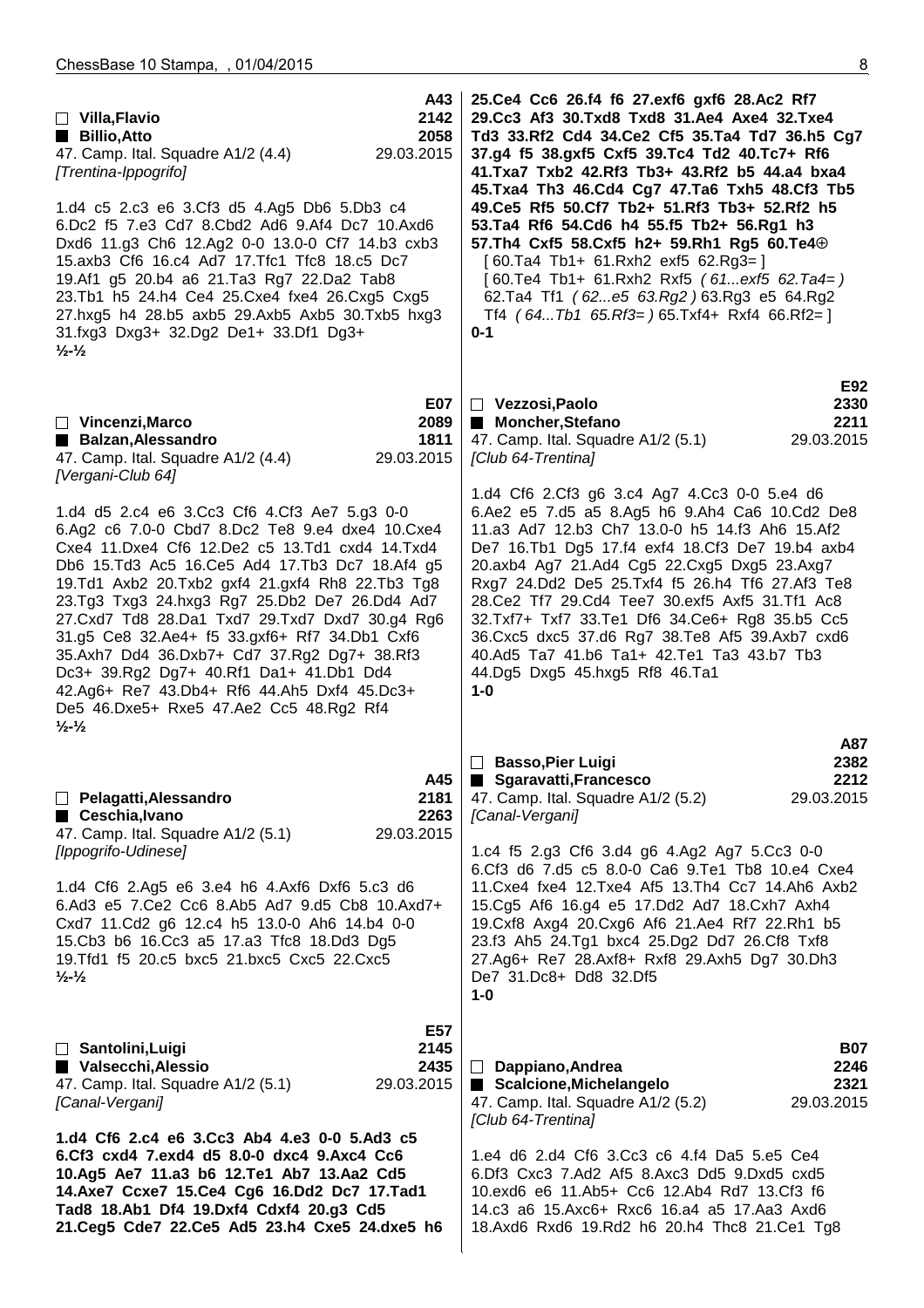22.Cc2 Ae4 23.Ce3 Tab8 24.b4 axb4 25.cxb4 g5 26.fxg5 hxg5 27.h5 f5 28.h6 Tg6 29.Th2 Th8 30.Tah1 Th7 31.a5 Tg8 32.Th5 e5 33.dxe5+ Rxe5 34.Tc1 f4 35.Cd1 Axg2 36.Cf2 Rf5 37.b5 Tg6 38.Tg1 Af3 39.Th3 g4 40.Th5+ Tg5 41.Th4 Tg6 42.Th5+ Rf6 43.Cd3 Tgxh6 44.Txh6+ Txh6 45.Cxf4 Re5 46.Cd3+ Rd4 47.Cb4 Th2+ 48.Rc1 Rc5 **0-1 C57 Pagnutti,Lorenzo 1938 Gerola,Fausto 2149** 47. Camp. Ital. Squadre A1/2 (5.2) 29.03.2015 [Ippogrifo-Udinese]  **1.e4 e5 2.Cf3 Cc6 3.Ac4 Cf6 4.Cg5 Ac5 5.Axf7+ Re7 6.Ad5 Tf8 7.0-0 h6 8.Cf3 d6 9.c3 Ag4 10.d4 exd4 11.Axc6 bxc6 12.cxd4 Ab6 13.e5 dxe5 14.dxe5 Cd5 15.Cbd2 De8 16.Da4 Dg6 17.h3 Tf4 18.Da3+ Re6 19.hxg4 Txg4 20.Ch2 Txg2+ 21.Rh1 Txf2 22.Txf2 Axf2 23.Dh3+ Df5 24.Dxf5+ Rxf5 25.Cc4 Re4 26.Ad2 Rd3 27.b3 Cb6 28.Cxb6 axb6 29.Ae1 Ad4 30.Td1+ Re4 31.Ag3 Txa2 32.e6 Ta8 33.Axc7 Te8 34.Te1+ Rd5 35.e7 Af6 36.Ad8 Rd6 37.Cg4 Axe7 38.Td1+?** [ 38.Axb6 ]  **38...Rc5 39.Tc1+ Rb5 40.Ac7 Ac5 41.Ag3 Ad4 42.Rg2 c5 43.Rf3 Rb4 44.Af2 Axf2 45.Rxf2 Te6 46.Tb1 Ra3 47.Ce3 Ra2 48.Tg1 g5 49.Cd5 Rb2 50.Tg3 Td6 51.Ce3 b5 52.Re2 Te6 53.Rd2 Rxb3 54.Rc1 b4 55.Rb1 c4 56.Cc2+ Ra4 57.Tg4 Tc6 58.Rb2 b3 59.Ce3 Rb4 60.Cd5+ Rc5 61.Cc3 Ta6 62.Te4 Tg6 63.Te5+ Rd4 64.Td5+ Re3 65.Cd1+ Re4 66.Cc3+ Rf3 67.Tf5+ Re3 68.Te5+ Rf4 69.Te4+ Rf3 70.Txc4 g4 71.Cd5 g3 72.Tf4+ Re2 73.Th4 Td6 74.Cc3+ Rf3 75.Th3 Td2+ 76.Rxb3 Th2 0-1 A26 Bonfa',Ileano 2149 Mrdja,Milan 2366** 47. Camp. Ital. Squadre A1/2 (5.3) 29.03.2015 [Canal-Vergani] 1.c4 g6 2.g3 Ag7 3.Ag2 d6 4.Cc3 e5 5.e4 Ce7 6.Cge2 Cbc6 7.d3 Ae6 8.Cd5 0-0 9.0-0 f5 10.Ae3 Dd7 11.Dd2 Tf7 12.f3 Taf8 13.Tac1 b6 14.b4 Cd4 15.Cxd4 exd4 16.Ag5 Cc6 17.c5 fxe4 18.dxe4 dxc5 19.bxc5 b5 20.f4 h6 21.Ah4 a5 22.a3 Tb8 23.Tfd1 Rh7 24.Dc2 Ah8 25.h3 h5 26.f5 gxf5 27.Cf4 Ac4 28.exf5 d3 29.Axc6 Ad4+ 30.Rh2 dxc2 31.Axd7 cxd1D 32.Txd1 Txd7 **0-1 C13 Frigieri,Fabrizio 2187** ■ Coratella,Giuseppe 2221 47. Camp. Ital. Squadre A1/2 (5.3) 29.03.2015 [Club 64-Trentina] 1.e4 e6 2.d4 d5 3.Cc3 Cf6 4.Ag5 Ae7 5.e5 Cfd7 6.h4 Axg5 7.hxg5 Dxg5 8.Th5 De7 9.Dg4 f5 10.Dh3 h6 11.Txf5 Cf8 12.Tf4 Ad7 13.Ad3 Rd8 14.0-0-0 Ae8 15.Cf3 Cbd7 16.Ce2 c6 17.c4 Tc8 18.Cd2 Rc7 19.Rb1 Rb8 20.Tc1 g5 21.Tf3 Ag6 22.Axg6 Cxg6 23.Ta3 Ch4 24.g3 Cf5 25.g4 Ch4 26.Db3 Thf8 27.f3 c5 28.cxd5 cxd4 29.Txc8+ Txc8 30.Da4 Dc5 31.Ce4 Dxd5 32.Cd6 Cc5 33.Dxa7+ Rc7 34.Ta5 **1-0 E92 Tsalughelashvili,Lile 2091 Picco,Ruggero 1972** 47. Camp. Ital. Squadre A1/2 (5.3) 29.03.2015 [Ippogrifo-Udinese] 1.d4 d6 2.Cf3 Cf6 3.c4 g6 4.Cc3 Ag7 5.e4 0-0 6.Ae2 e5 7.Ae3 Cc6 8.d5 Ce7 9.Cd2 Ce8 10.b4 a5 11.a3 axb4 12.axb4 Txa1 13.Dxa1 f5 14.f3 Cf6 15.0-0 f4 16.Af2 g5 17.c5 g4 18.cxd6 cxd6 19.Cc4 gxf3 20.Axf3 Cg4 21.Ab6 Dd7 22.Da4 Tf6 23.Dxd7 Axd7 24.Ad8 Cc8 25.Axf6 Cxf6 26.Ta1 Rf7 27.b5 **1-0 D01 Fantini,Mario 1934 Villa,Flavio 2142** 47. Camp. Ital. Squadre A1/2 (5.4) 29.03.2015 [Ippogrifo-Udinese] 1.d4 d5 2.Cc3 Cf6 3.Ag5 Af5 4.e3 Cbd7 5.Ad3 Axd3 6.cxd3 c6 7.Cf3 h6 8.Af4 e6 9.0-0 Ae7 10.Ce5 0-0 11.Df3 Tc8 12.g4 Cxe5 13.dxe5 Ch7 14.Rg2 g5 15.Ag3 f6 16.De2 fxe5 17.Axe5 Ad6 18.Ag3 Tc7 19.b4 Tcf7 20.Tab1 Axg3 21.fxg3 Txf1 22.Txf1 Txf1 23.Dxf1 Df6 24.Dxf6 Cxf6 25.Rf3 Cd7 26.h3 Rf7 27.a4 e5 28.a5 Re6 29.e4 d4 30.Ca4 Rd6 31.Re2 c5 32.bxc5+ Cxc5 33.Cb2 Rc6 34.Cc4 Cd7 35.Rd1 b5 36.axb6 axb6 37.Cd2 Rd6 38.Cf3 Re6 39.Rc2 Cc5 40.Cd2 b5 41.h4 Ca4 42.hxg5 hxg5 43.Cf3 Rf6 44.Rb3 Cc5+ 45.Rc2 b4 46.Cd2 Re6 47.Cb3 Rd6 48.Ca5 Rd7 49.Cb3 Rc6 50.Ca5+ Rb5 51.Cc4 b3+ 52.Rd2 Cxe4+ **0-1 C30 Pangrazzi,Marco 2237 Vincenzi,Marco 2089** 47. Camp. Ital. Squadre A1/2 (5.4) 29.03.2015 [Club 64-Trentina] 1.e4 e5 2.f4 Ac5 3.Cf3 d6 4.c3 Cc6 5.d4 exd4 6.cxd4 Ab4+ 7.Cc3 Cf6 8.Ad3 d5 9.e5 Ce4 10.Dc2 Ag4 11.Ae3 Axf3 12.gxf3 Dh4+ 13.Re2 g5 14.Cxe4 dxe4 15.Axe4 0-0-0 16.Axc6 bxc6 17.Dxc6 gxf4